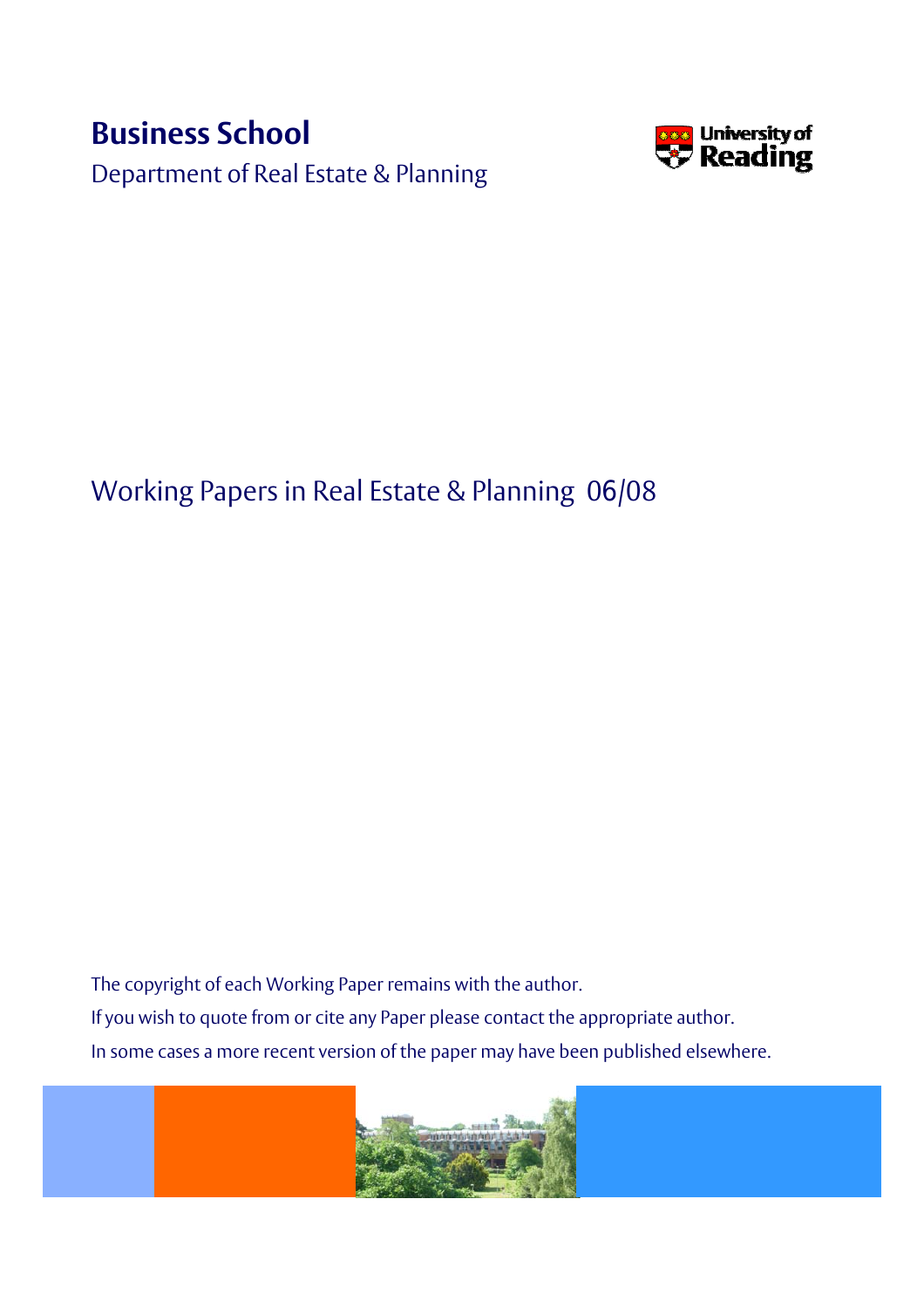# **SOURCES OF ALPHA AND BETA IN PROPERTY FUNDS**

**Andrew Baum, PhD\*** 

CBRE Investors Global Multi-Manager 64 North Row London W1K 7DA

and

Professor of Land Management, Department of Real Estate & Planning, University of Reading Business School, Whiteknights, Reading RG6 6AW, United Kingdom

e-mail: a.e.baum@rdg.ac.uk

## **Kieran Farrelly**

CBRE Investors Global Multi-Manager 64 North Row London W1K 7DA

e-mail: kfarrelly@cbreinvestors.com

*\* corresponding author* 

Key words: unlisted property funds, performance attribution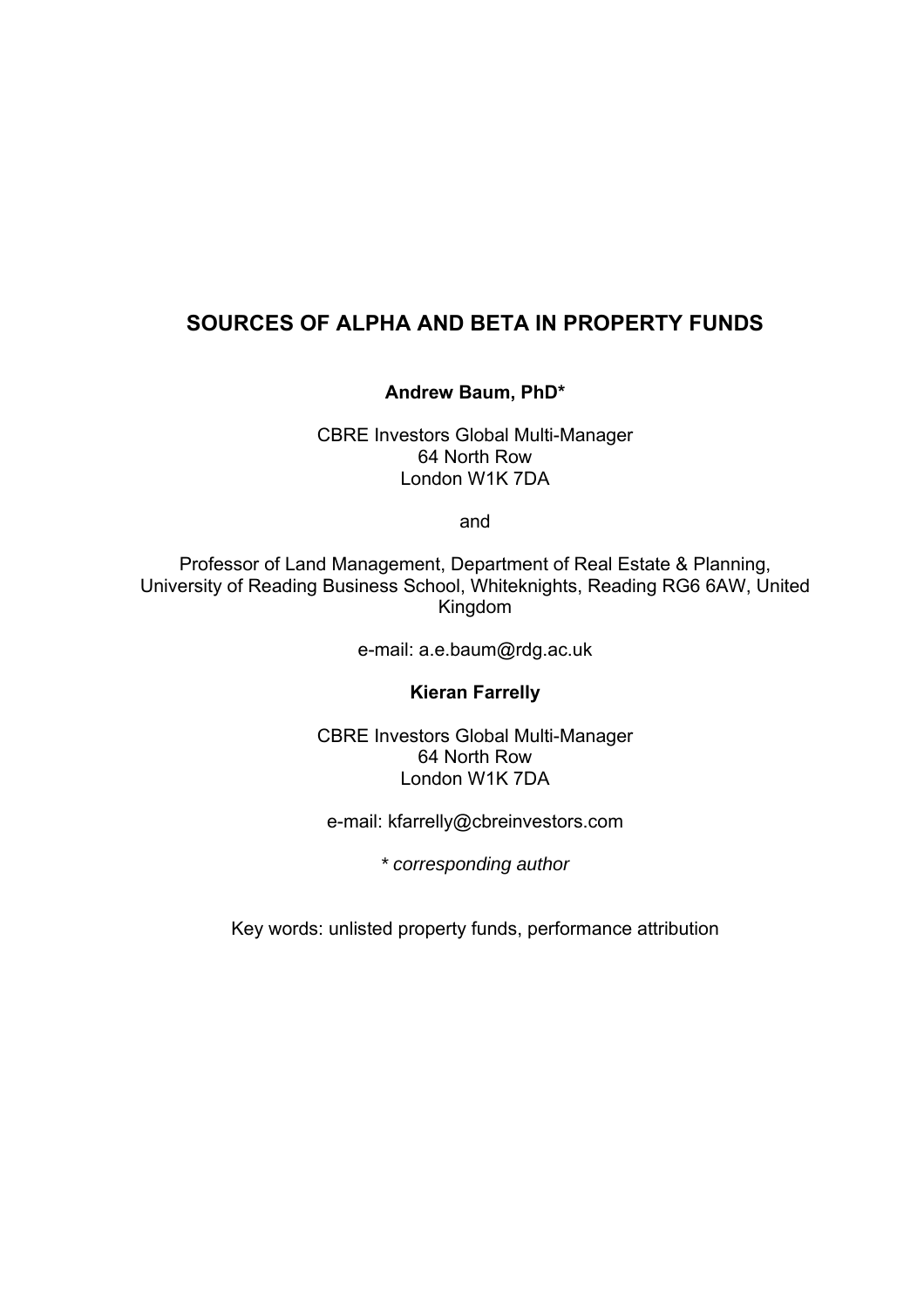# **1. Introduction**

Since the mid 1990s, in a generally strongly performing property market, there has been huge growth in the aggregate size and number of global property funds in both listed (REIT) and unlisted formats. Fund managers have been able to raise significant capital, particularly for unlisted funds which reward them with performance fees without the manager necessarily being able to provide clear evidence of historic out-performance against market benchmarks or targets, or structure performance.

In a more challenging, mature, and increasingly transparent market this is unlikely to continue to be the case. It will be increasingly possible to assemble performance records, and following this there will be more detailed analysis of those records. Potential analytical performance systems will include traditional attribution methods but will also cover the performance concepts of alpha and beta widely used in other asset classes.

This paper will examine issues related to this. What creates beta, and what drives alpha in real estate investment? How can it be measured and isolated? How do these concepts relate to traditional attribution systems? Can performance records and performance fees adequately distinguish between these drivers? In this paper we illustrate these issues by reference to a case study addressing the complete performance record of a single unlisted fund.

# **2. Concepts of alpha and beta in finance and fund management literature**

There are many references to alpha and beta as sources of risk-adjusted performance in alternative asset classes, with most work focussed on hedge funds (see, for example, Litterman, 2008). The concept of alpha and beta is drawn directly from Sharpe's capital asset pricing model (CAPM): see Sharpe (1964). Anson (2002) describes CAPM as a regression model which can be used to determine the amount of variation in the dependent variable (the fund return) that is determined or explained by variation in the independent variable (the appropriate market return):

*Investment Return* = 
$$
\alpha + \beta
$$
 \* *Benchmark Return* +  $\varepsilon$ 

The important measure of manager performance is the intercept term *α*, which represents the excess return earned by the fund over and above that of the benchmark. However, it is important that this is measured as a risk-adjusted return, in other words that the effect of pure risk is taken out of the intercept. The security market line (SML) posits that higher risk assets and portfolios should earn higher returns. A higher risk portfolio should out-perform a lower risk portfolio on a risk-unadjusted basis. This does not mean that the manager has shown any skill. However, out-performance of the SML implies that skill has been demonstrated and this is measured by the intercept term, or alpha, as illustrated in Figure 1.

It is possible to measure alpha and beta for a property fund, provided one has a series of fund returns and a series of appropriate benchmark returns over the same period. This is calculated by regressing the fund returns on the benchmark returns and observing the measured values of alpha (α) and beta (β). A value for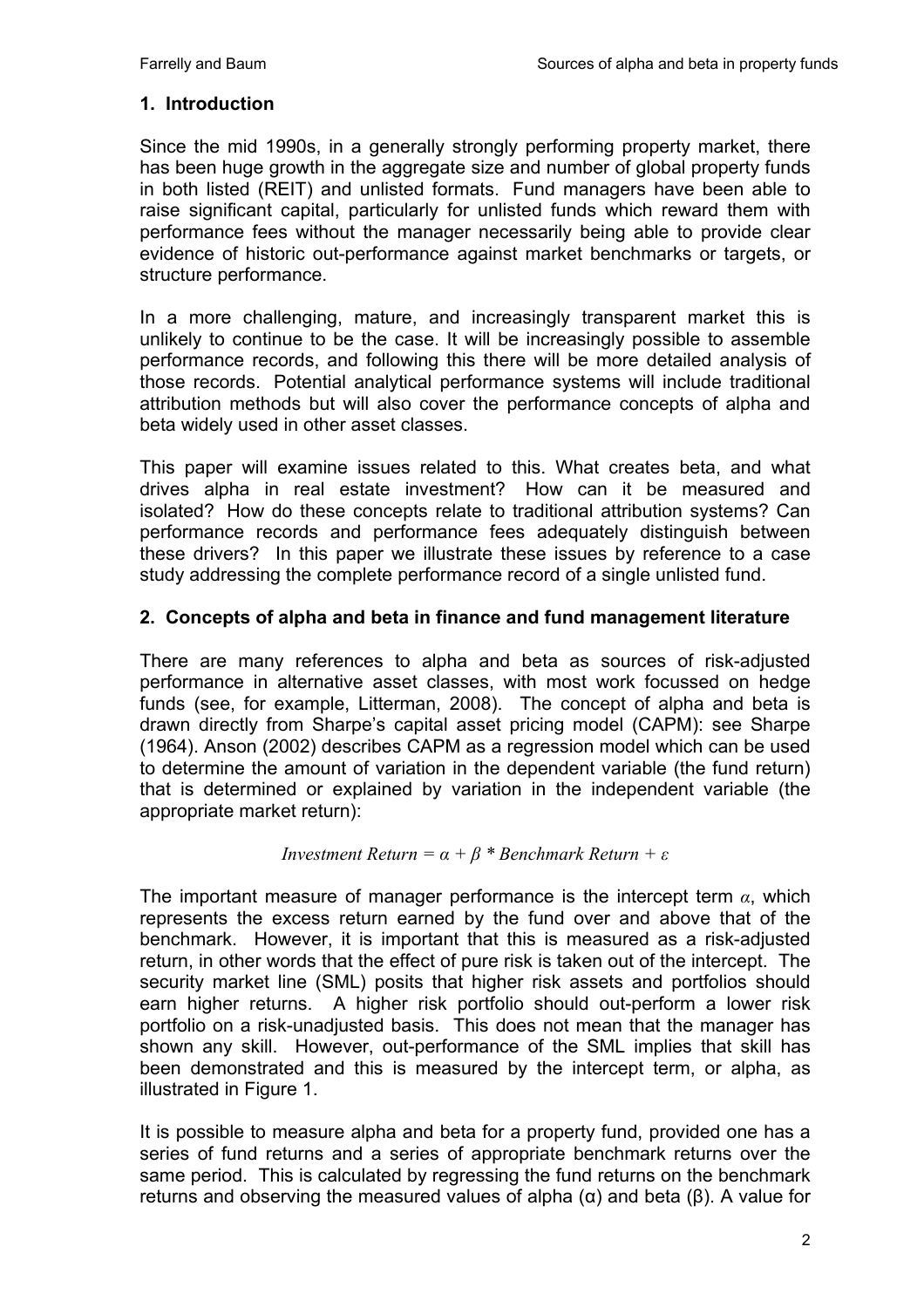β in excess of unity implies that fund returns are highly sensitive (or geared) to the market return, suggesting high risk assets, a high risk portfolio or a high risk strategy. A high value for α suggests that an excess return has been earned by the fund over the risk-adjusted benchmark return.



**Figure 1: Alpha and beta** 

*Source: authors, after Sharpe (1964)* 

# **3. Concepts of alpha and beta in property investment**

## *Sources of alpha and beta*

As detailed earlier in Section 2, positive alpha represents out-performance of the SML and implies that the manager has demonstrated skill. In property fund management managers can exercise skill when structuring their portfolios from a top-down perspective (allocating to markets and sectors) and at the stock level (sourcing and managing their assets). Out-performance at the portfolio structure is delivered by managers who, *ceteris paribus,* allocate relatively more to outperforming sectors or geographies. This implies that the manager has a forecasting capability which is their source of their out-performance allocation policy.

As noted by Geltner (2003) out-performance at the stock level is very different to that of traditional securities fund management, and this is largely due to the 'private equity' characteristics of property. Properties are selected by investor/owners and require ongoing asset management which encompasses a number of activities. These are all potential sources of alpha.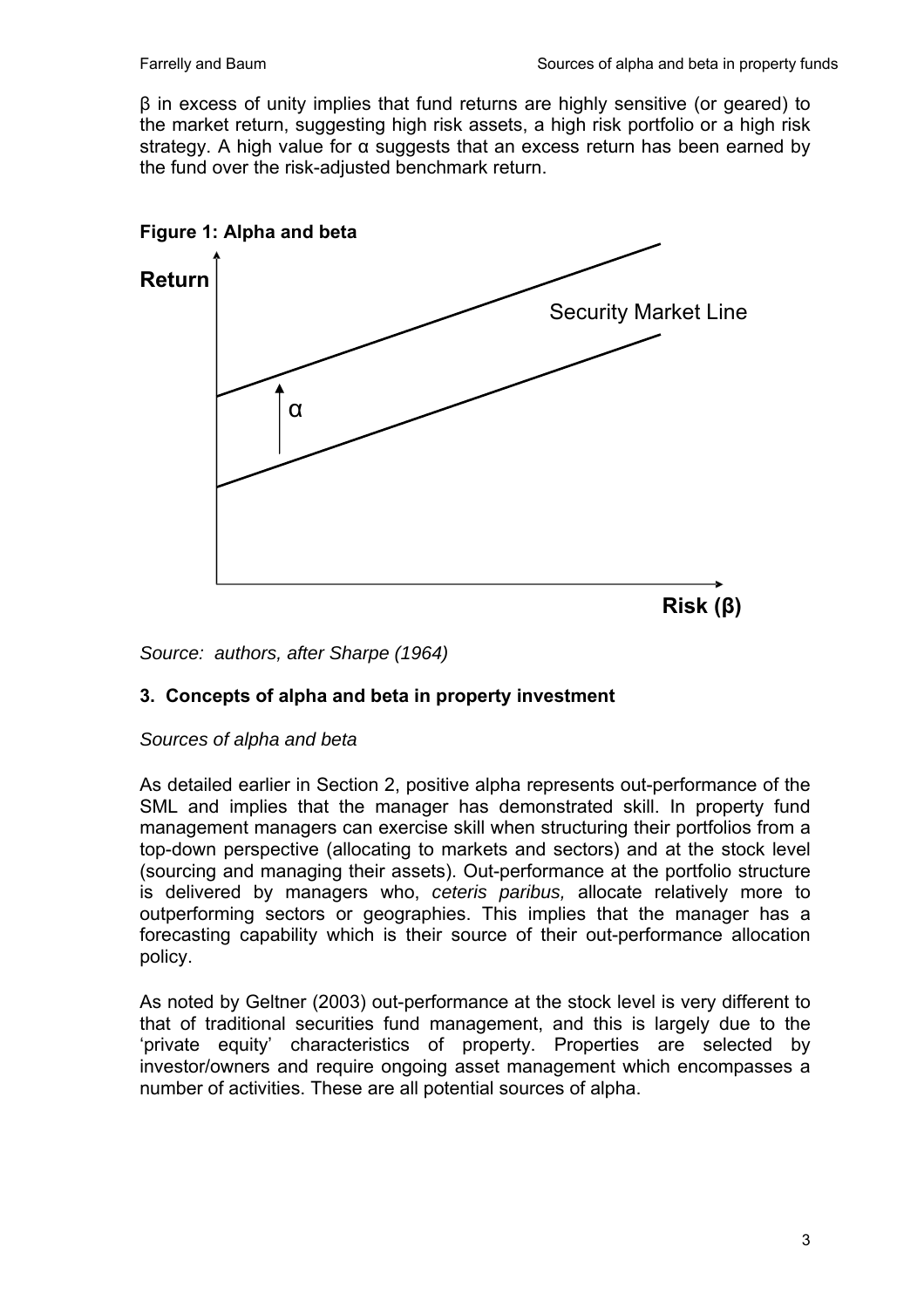Alpha in property management can arise from operational cost control, tenant relationship management, asset maintenance, leasing strategy, marketing and asset enhancement/refurbishment via capital expenditure.

Alpha can also be generated when assets are bought and sold. For example managers who are able to purchase assets at discounts, recognize latent value that is not reflected in valuations, negotiate attractive prices, and who have the ability to execute more complex deals and thus face less competitive pricing, will *ceteris paribus*, outperform their benchmarks.

Property investment risk (beta), like alpha, can be broadly separated into both structure and stock beta. Within the constraints of a domestic benchmark 'structure' beta arises from allocations to more volatile sectors such as CBD office markets. When mandates allow for global investment, exposures to more risky geographies such as emerging markets are then a source of additional risk. Defining structure risk in a purely quantitative manner is difficult in some situations because certain aspects are difficult to quantify. For example, differences in transparency and property rights may not be reflected in the relative performance of market data.

Stock level beta is an area of potential confusion. For example, development can often be referred to as a source of alpha in a given portfolio. This is incorrect, as development in itself is a more risky property strategy and should be reflected by a higher beta. Development alpha is obtained by out-performing development managers. Thus there is a continuum of asset level risk ranging from ground rent investments, to assets with leasing risk and high vacancy, to speculative developments, all of which should have a hierarchical range of betas.

## *Previous studies*

The received wisdom is that it is easier to find alpha, those returns that are due to manager skill, in an inefficient market. It is also generally accepted that commercial property is an inefficient market; however, empirical studies do not find strong evidence of delivered alpha in property fund management. Lee (1997) examines the UK pooled funds market using both the traditional CAPM equation and also the Henriksson and Merton (HM) extended CAPM model which measures the timing and selection ability of managers. Timing in this respect relates to the ability of managers to increase beta in rising markets. Using both methods Lee's study finds little evidence of manager alpha but does find that selectivity dominates timing in driving property fund performance using the HM model. Lee and Stevenson (2002) revisit this work using meta analysis. Again there is evidence that managers are unable to outperform through timing but there is evidence that they improve their risk-adjusted performance through selection.

In research undertaken for the UK Investment Property Forum (IPF) using data from the Investment Property Databank (IPD), Bond and Mitchell (2008) discovered little evidence of systematic out-performance for most property fund managers. Lee's (2003) study of the UK pooled funds universe and again found little evidence of either short or long term performance persistence. However, both studies found that a small number of funds in the top decile showed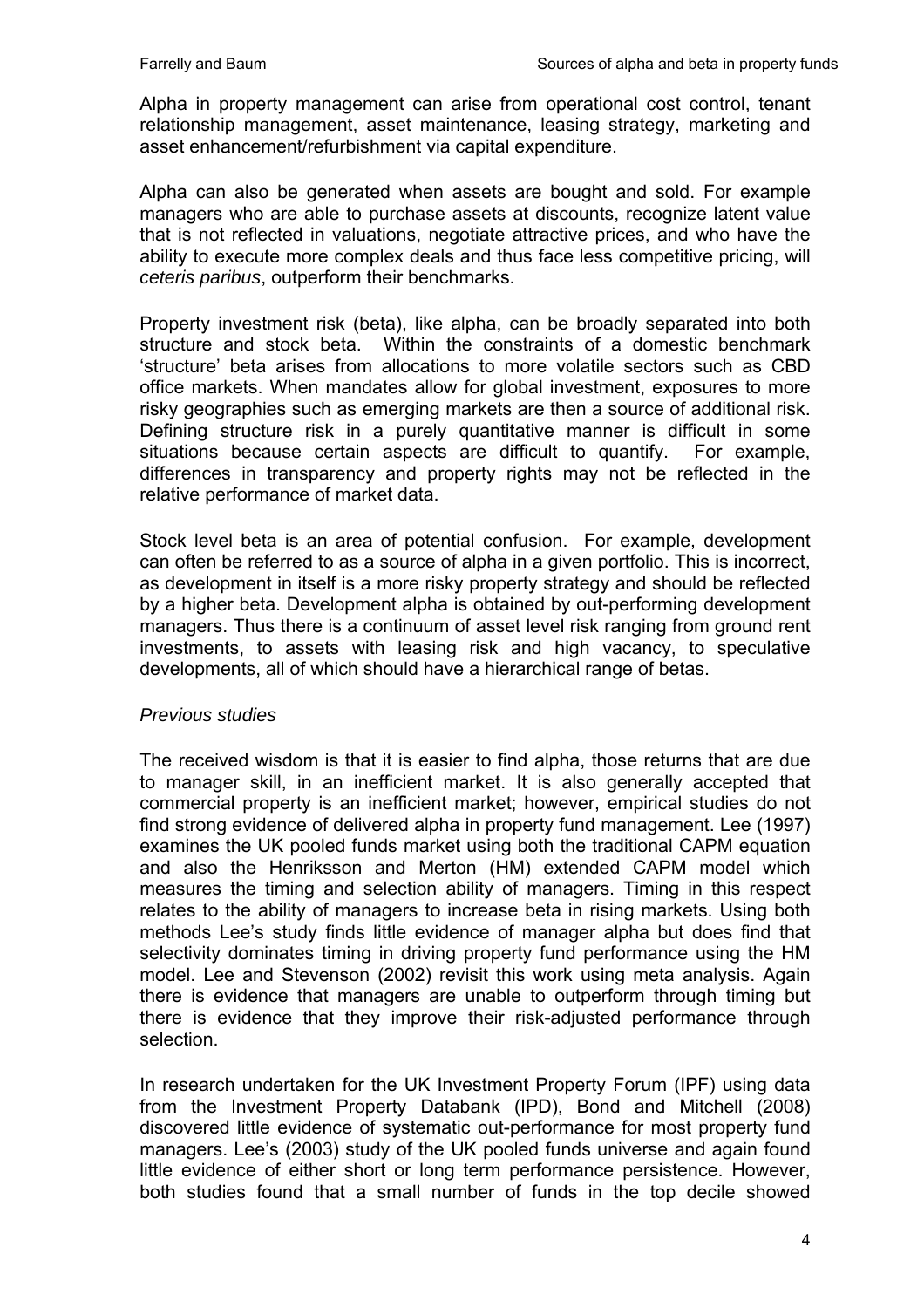persistent risk-adjusted out-performance, but most managers were unlikely to offer consistently above or below average returns

Bond and Mitchell suggest that manufacturing beta exposure (mimicking the returns of the market) is difficult because property is a heterogeneous asset class. In addition, the operational cost of managing passive property exposure is not significantly lower than active property management. The IPF research found that although the IPD property score, a measure of how good the fund's stock selection is, it was the strongest driver of performance and alpha in the period measured, it was no use in predicting either in the following period. This lack of alpha persistence leads to an increase in the importance of beta as driver of performance. The study also surveyed a number of investors and consultants who saw property as a beta asset class, so that one could conclude that the lack of observed alpha is not an issue for institutional investors.

Empirical work indicates that: a large number of properties are required in order to get down to systematic risk levels and, on average, some 10 per cent of an individual property's return is accounted for by a broad market factor (Brown and Matysiak, 1999). Baum (2006) showed that specific risk is a function of lot size and diversification efficiency. Sectors in which the performance of individual assets is similar and where lot sizes are high are difficult to diversify.

## **4. Attribution systems in property performance measurement**

Property investors have used performance measurement or benchmarking services for several years. They exist, first and foremost, to show whether a portfolio has achieved a rate of return better or worse than the 'market' average, or met investment objectives specified in a more sophisticated fashion. After benchmarking there is an inevitable demand for 'portfolio analysis' which addresses the question: "why did we out- (under-) perform the benchmark?"

Baum, Key et al, (1999), suggest that the ideal system of portfolio analysis would identify the contribution of all aspects of portfolio strategy and management to relative returns. It would separate, for example, profits earned on investments from returns on held properties. Those are two distinctly separate activities with different return and risk characteristics, and reflect different features of management 'skill'. Among held properties, relative return may be influenced by anything and everything from the broadest allocation of investment between sectors to skill in selecting tenants, negotiating rent reviews, and controlling operating expenses.

In practice, the heterogeneity of individual properties and complexity of property management mean that the contributions of different functions and skills to portfolio performance are hard to disentangle. Attribution analysis as used in practice seeks to separate (at least) two components of a portfolio's relative return. The first is relative return which is due to 'structure' - the allocation of investment to 'segments' of the market with different average rates of return. The second is 'stock selection' - the choice of individual assets within each market segment which have returns above or below the averages for that market segment.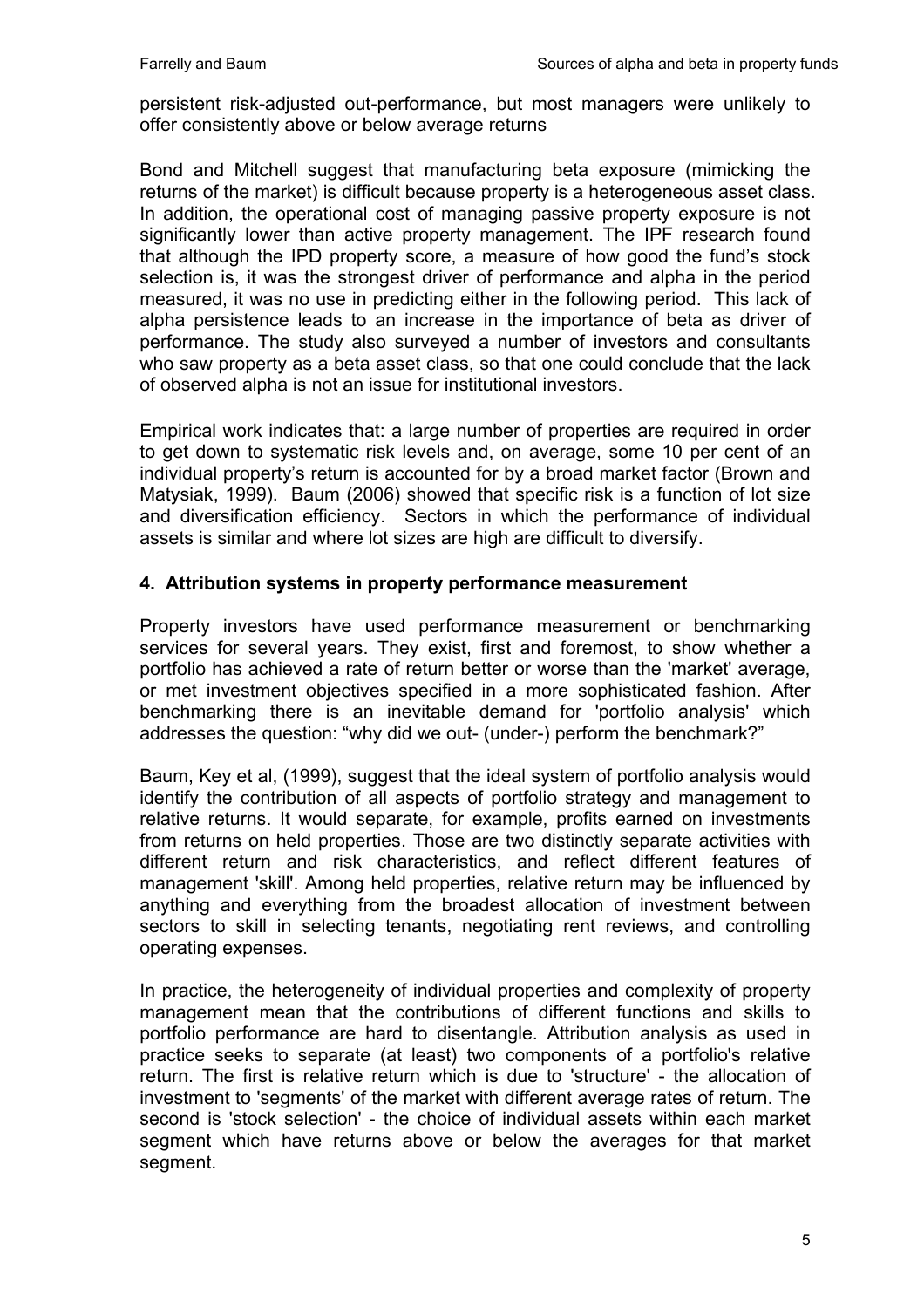Attribution analysis is of importance in property fund management, not just in terms of analysis, but also in the specification of investment objectives, the selection of managers, and setting performance-related rewards. Yet the academic and professional literature which deals with attribution of relative returns in property fund management is very thin. The literature on portfolio analysis for equities - the original source of the attribution technique - is not only surprisingly scanty, but sets out several apparently different methods of defining and calculating attribution components. In addition, connecting return attribution with concepts of alpha and beta has not been attempted.

The standard approach to the analysis of equity portfolios (as pioneered by Brinson et al (1986)) starts from three primary contributors to portfolio return: policy, structure and stock. Policy is the fundamental selection of the benchmark against which the portfolio's performance is to be measured. Structure is the allocation of portfolio weights to 'segments' of the market - typically but not necessarily defined by a mixture of property types and geographical locations. Stock is the selection of individual investments within each segment which deliver returns above or below the average for that segment. Lo (2007) takes the measurement method further, but based on the same stock and structure approach. Mathematically the standard approach is as follows:

*Relative Return = ((1+ Portfolio Return) / (1+ Benchmark Return) -1)* 

*Structure Score = (Portfolio Weight – Benchmark Weight) \* Benchmark Return* 

There are then two attribution methods that can be employed to calculate the selection score; two and three component attribution. Two component performance attribution calculates the selection score as follows:

*Selection Score (Two Component) = Portfolio Weight \* ((1 + Portfolio Segment Return) / (1+Benchmark Segment Return) -1)* 

The three component method selection score is only slightly different and uses the benchmark weight instead of the portfolio weight:

*Selection Score (Three Component) = Benchmark Weight \* ((1 + Portfolio Segment Return) / (1+Benchmark Segment Return) -1)* 

As a result, the three component structure and stock scores do not sum to the relative return and thus there is a residual term known as the cross-product:

*Cross Product = Relative Return - ((1 + Structure Score) / (1+Selection Score) -1)* 

This cross product or interaction term, as it is also known, has been a source of much disagreement amongst practitioners. Most studies and performance measurement suppliers, including IPD, use the two component method outlined above or incorporate it in the structure score. However, a number of parties such as Hamilton and Hienkel (1995) relate the cross product term to management decisions. They suggest that a positive cross product term reflects a manager's decision to focus on a segment where they have 'stock' skills or specialisation. Keeris and Lanbroek (2005) highlight the potential importance of the cross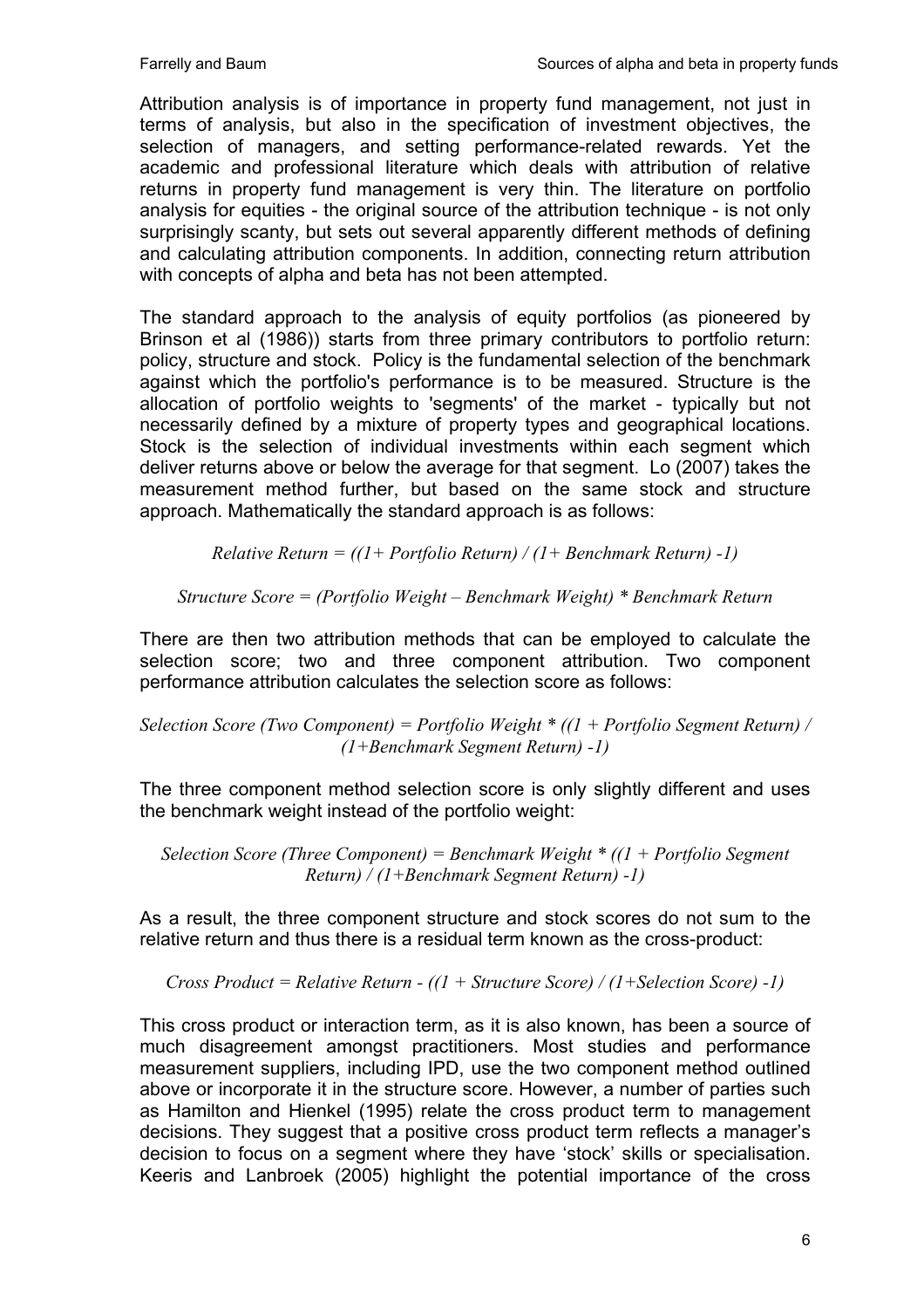product term and show that when portfolios are structured in increasingly different ways to the benchmark, its relative importance grows.

Several considerations bear upon the choice of segmentation: statistical, practical and convention (see also Litterman, 2008). Statistically each segment should contain a sufficient number of properties for the average return to be reasonably robust: that is, each segment should ideally only reflect *systematic risk*. The optimum segmentation of the market is that which statistically explains the most variance in individual property returns. Practically, segments most usefully cover property categories or areas for which property market information, with supporting information on (say) demographic and economic factors, are readily available to support analysis and forecasting. And, by convention, segments will be most acceptable to investors where they follow the generally accepted ways of dividing and analysing the market: it would be difficult to offer an analysis service in the UK, for example, which did not show City of London offices as a 'segment'.

Property fund managers may adopt asset allocation positions which are different from the segment weighting of the benchmark for a variety of reasons. This may be the result of tactical asset allocation, so that views of likely market returns influence a manager to adopt an underweight or overweight position relative to the benchmark in an attempt to produce out-performance. It may be the result of strategic asset allocation or policy, where issues other than pricing – for example, liability matching – influence the asset allocation mix. It may also be the conscious or unconscious result of the style of the fund manager.

To some extent, this term has been appropriated (or misappropriated) by followers of Sharpe's so-called 'style analysis' (Sharpe, 1988). This purely statistical method of analysis attempts to measure investment policy retrospectively by estimating the goodness of fit of returns with benchmark returns on investible asset types. Baum and Key (2000), on the other hand, use the term in an attempt to reflect more commonly-used judgements of investment style in fund management. Is the manager's style top-down or bottom-up? Is the manager a value manager or a growth manager?

This definition of style implies some persistent bias in the property portfolio structure which is the result of preference or of habit. It may lead to long-term out-performance, or it may not. Style may be associated with investment houses, with individuals or with funds. Arguably, there is far too little explicit differentiation between house styles in property fund management: see Baum and Key (2000).The boom in unlisted funds, multi manager mandates and funds of funds may change this.

Geltner (2003) adopts a different and original approach to performance attribution. He is concerned to dig deeper into the stock selection effect, and adds a second level of performance attribution, splitting stock effects into the following four sub-activities:

- Property selection
- Acquisition transaction execution
- Operational management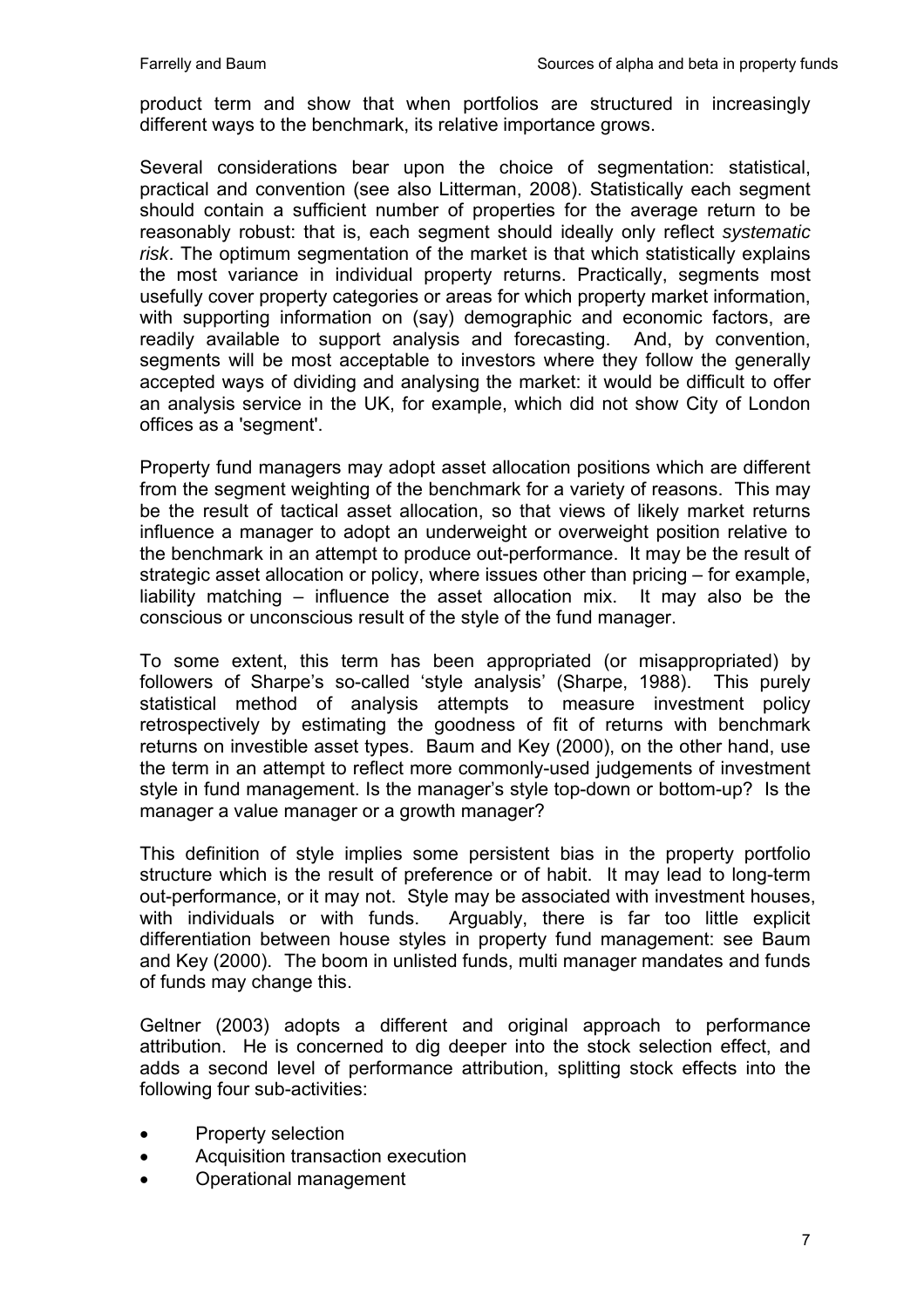• Disposition transaction execution

If appropriate benchmark return data is available – IRRs, not time-weighted returns, he recommends, because the timing of expenditure is under the manager's control - then the manager's relative skill might be measurable. He attempts to measure the impact of these activities by reference to three variables:

- Initial yield
- Cash flow change
- Yield change

This second level of attribution is interesting, but Geltner makes no attempt to relate these activities to alpha and beta. We can perhaps attempt to do so in the context of the higher level attribution approach.

## **Figure 2: Attribution of property returns**



We suggest that each of the activities shown in Figure 2 can be alpha-generating. They key issue, it appears, is whether the activities deliver extra returns through skill or through risk. If all portfolio segments are of similar risk, then positive excess returns generated by the portfolio structure relative to a benchmark will produce alpha. If they result from taking overweight positions in high risk markets, then they generate beta.

The same distinction can be applied to some of Geltner's second tier. Property selection can deliver higher initial returns through skill or through risk. It can deliver positive cash flow change through skill (executing excellent active asset management or development) or through risk (undertaking 'average-skill' development; buying empty buildings) The same is true of operational management. Excellence in transaction execution appears to be a pure alpha activity. Unfortunately, all other variables may be either beta or alpha activity, and this attribution system does not help us to relate additional return through higher initial yields, better cash flow growth or better yield improvement to pure alpha or pure beta activity.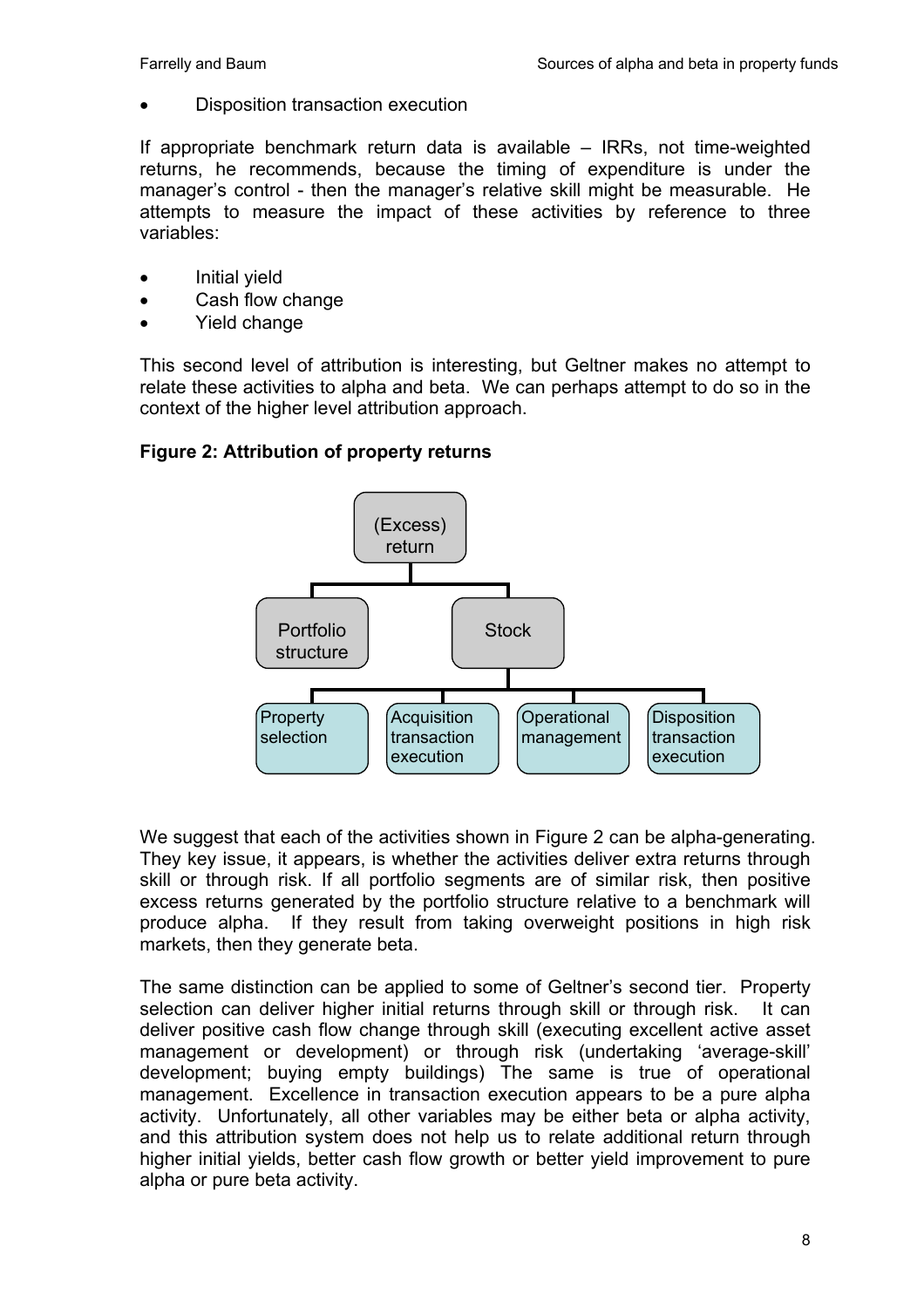When we consider these factors in the context of unlisted funds, alpha and beta separation is somewhat easier.

# **5. The growth in unlisted funds**

The growth seen in the unlisted market has helped facilitate growing crossborder property investment in Europe and across the world. Unlisted funds are now the preferred conduit for investors who are looking to invest in direct property outside of their own domestic markets. The biggest barrier to cross border investment is scale and even the largest institutional investors would not be able to construct portfolios of a satisfactorily diversified size. Other barriers to entry to direct investment that unlisted funds overcome include access to local expertise and tax efficient holding structures. There is therefore a requirement for greater resources and methods to analyse these vehicles and critically whether managers can demonstrate reasons for their historical track record and evidence of out-performance.

Investing in unlisted funds is an attractive way to reduce the specific risk inherent in direct property investing. Leverage increases the appeal of unlisted funds, as this has improved returns and less equity capital is needed to gain access to large portfolios, but leverage carries with it financial risk which will offset to some extent the risk reduction which investors require (Baum, 2006). The market is as yet highly immature, and time will tell which of these are the dominant drivers of the risk and return characteristics of unlisted funds.



**Figure 3: Growth of the European (inc. UK) unlisted indirect market** 

*Source: Property Funds Research, January 2008* 

The value of commercial property owned by institutional investors around the world has been estimated (RREEF, 2007) to be around \$16 trillion at the end of 2006. This is the investable stock, meaning stock that is of sufficient quality to become institutional investment product, and which therefore represents the potential for market growth if owner-occupation rates were to tend to zero. The \$16 trillion investable stock of property can be further disaggregated by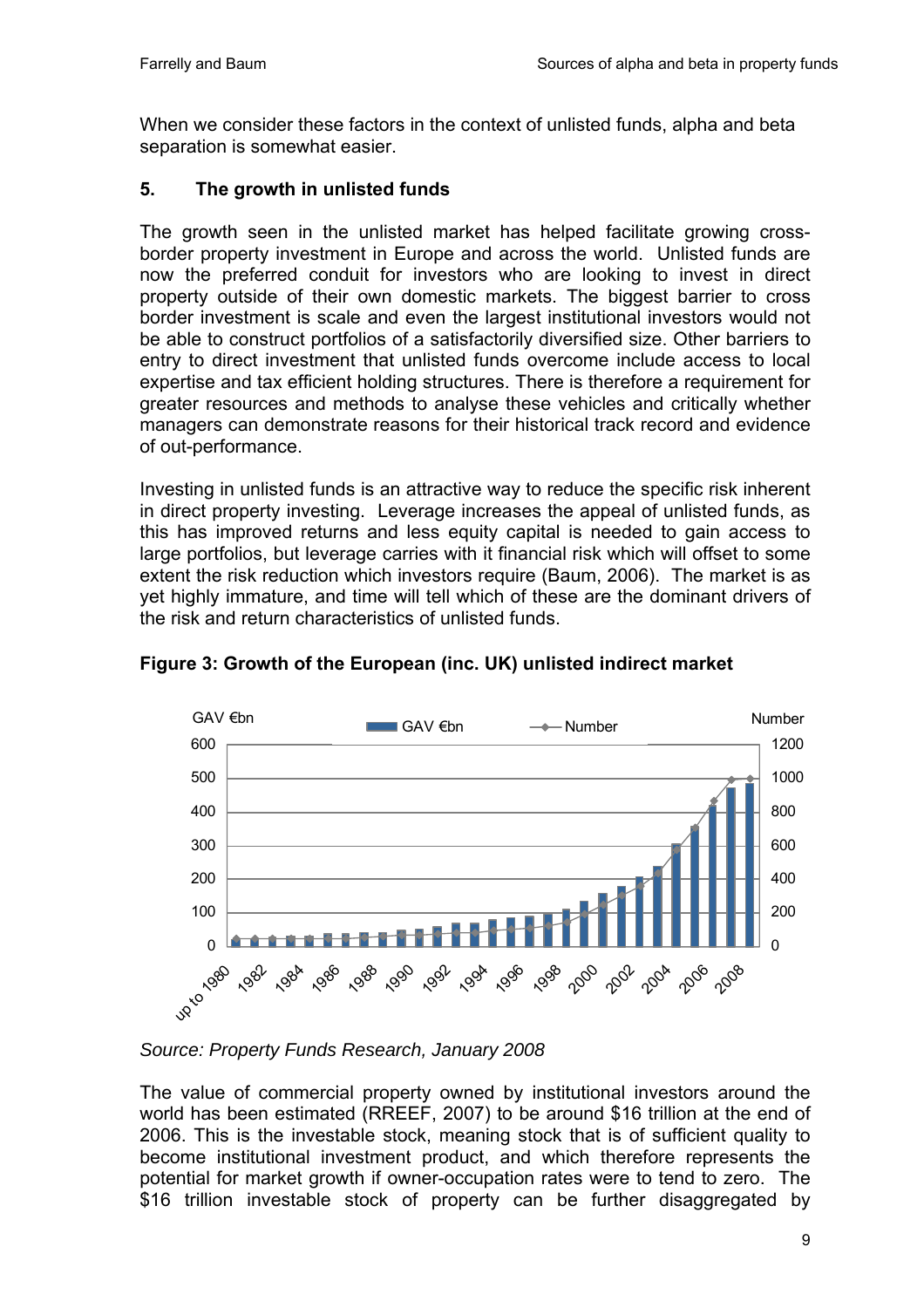ownership structure. According to Property Funds Research (PFR) estimates, \$4.5 trillion or 28% of the total stock is held by listed and unlisted property vehicles, with 16% held in listed vehicles and 12% in unlisted funds.

The universe of unlisted property vehicles has grown dramatically over the last ten years with the most dramatic activity being in the last five (see Baum, 2008). In Europe, the number of funds in the PFR Universe has grown on average by over 20% per annum over the past ten years. Over the same period GAV has grown by 10% annually. This explosive growth is demonstrated in Figure 3.

Funds are differentiated by risk style types. The vehicles included in PFR's universe and in INREV's vehicle database are classified as being one of three styles; core, core-plus/value-added and opportunity. Core funds are low risk funds with no or low gearing, while opportunity funds are higher risk, higher target return funds with high levels of gearing. These styles are summarised in Figure 4.

Until the end of the 1990s European value-added and opportunity funds were barely in existence. At the beginning of the 1990s core funds accounted for 97% of the market by GAV. This compares to just over 60% at January 2008. Opportunity funds experienced rapid growth between 2000 and 2003 but valueadded funds then emerged as the style of choice, with the majority of funds launched since 2005 have been value-added. The gearing level within funds has, on average, increased.



# **Figure 4: Unlisted fund risk styles**

*Source: CBRE Investors, January 2008* 

PFR records permitted gearing based on the level of debt in a vehicle as a percentage of GAV (see Figure 5). Funds have permitted gearing levels ranging up to 85%, although typical gearing levels are far more conservative than this. Actual gearing levels average 25% for core funds, just below 40% for valueadded funds, and just below 55% for opportunity funds. Permitted gearing levels are around 40%, 55% and 70% respectively. Vehicles in PFR's universe have a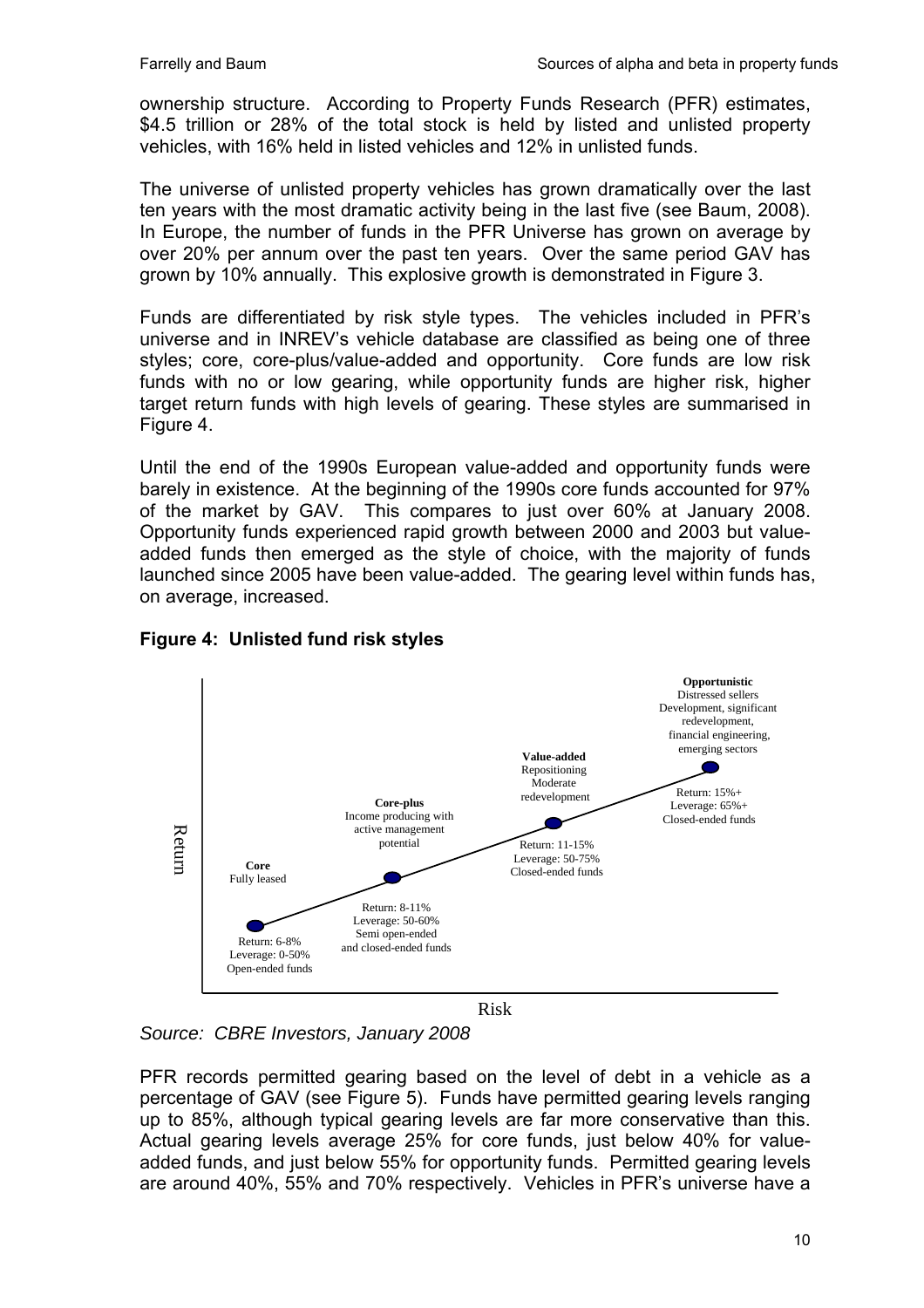variety of other investment restrictions aimed at limiting the risk of a particular portfolio of investments. For example, development is limited to anywhere between 10% and 30% of GAV. There is likely to be some kind of investment restriction based on the amount invested in any single asset, typically in the region of 15% of GAV.



# **Figure 5: Current and permitted gearing by fund style**

Table 3 shows the delivered and expected returns on a series of high return funds with typical performance fees or carried interests.

| <b>Fund</b> | <b>Gross IRR</b> | <b>Net IRR</b> | Fee impact | Fee impact % |
|-------------|------------------|----------------|------------|--------------|
|             | 29.0%            | 25.0%          | 4.0%       | 13.8%        |
| 2           | 17.0%            | 13.0%          | 4.0%       | 23.5%        |
| 3           | 33.0%            | 25.0%          | 8.0%       | 24.2%        |
| 4           | 35.0%            | 30.0%          | 5.0%       | 14.3%        |
| 5           | 27.0%            | 21.0%          | 6.0%       | 22.2%        |
| 6           | 46.0%            | 37.0%          | 9.0%       | 19.6%        |
| 7           | 21.0%            | 16.0%          | 5.0%       | 23.8%        |
| 8           | 34.0%            | 27.0%          | 7.0%       | 20.6%        |
| 9           | 16.0%            | 13.0%          | 3.0%       | 18.8%        |
| 10          | 20.0%            | 15.0%          | 5.0%       | 25.0%        |
| 11          | 18.0%            | 14.0%          | 4.0%       | 22.2%        |
| 12          | 20.0%            | 16.0%          | 4.0%       | 20.0%        |
| 13          | 14.0%            | 12.0%          | 2.0%       | 14.3%        |
| 14          | 20.0%            | 15.0%          | 5.0%       | 25.0%        |
| Mean        | 25.0%            | 19.9%          | 5.1%       | 20.5%        |

|  | Table 3: Total returns, fund series - fee impacts (rounded) |  |  |  |
|--|-------------------------------------------------------------|--|--|--|
|  |                                                             |  |  |  |

## *Source: authors*

The average difference between the gross of fees IRRs earned by the fund and the net IRRs delivered to investors is just over 5%, or just over 20% or one-fifth

*Source: Property Funds Research, January 2008*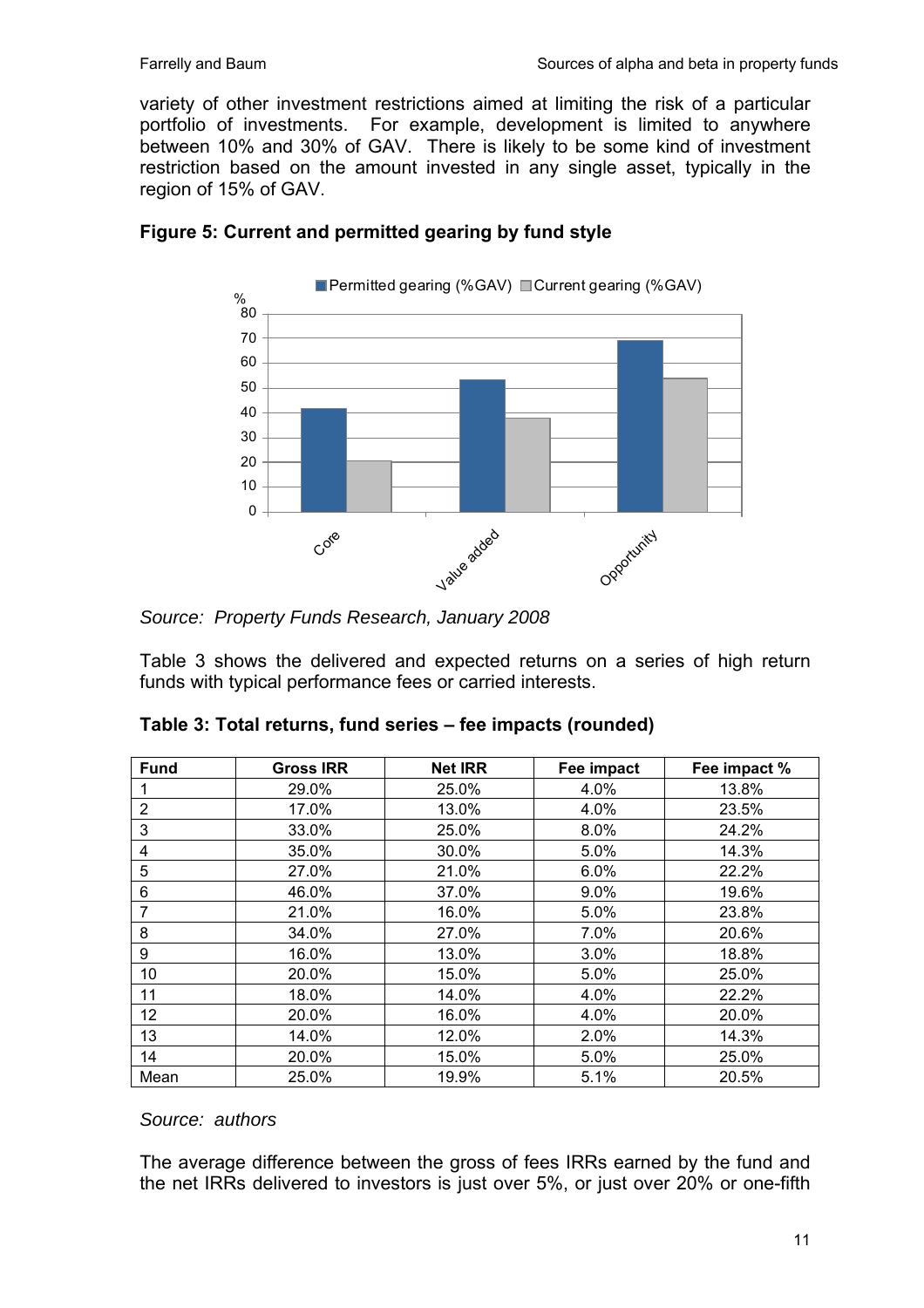of the gross IRR. This is a substantial additional fee load for the investor and should therefore be justified in a relative context.

Property Funds Research data suggests that typical annual fund management fees excluding performance fees average around 0.8% of gross asset values, taking away less than 1% return every year. Hence the fee impact shown in Table 4 seems high, and is explained by 'carried interest' or performance fees. High fees may be justified if the manager has earned the fee through the exercise of skill. But, as we have seen, a higher risk portfolio should out-perform a lower risk portfolio on a risk-unadjusted basis. This means that the manager could earn a high fee by taking risk with the client's capital. Performance fees should reward alpha, but they may reward pure beta.

In addition, performance fees may represent a form of free option (asymmetrical, as options tend to be) for the manager. High returns may lead to high fees (there is an 85% correlation between the gross IRR and the fee impact in Table 4) and limit the investor's upside without limiting the manager's upside; while the opposite situation may describe the downside, as the investor will directly suffer, but the manager will not. Hence there is a large incentive for managers to create high returns, which is good; but and whether alpha or beta delivers those returns may be immaterial, and that is not good.

# **6. The attribution of returns on property funds**

Risk and return attribution systems now need to be developed for property funds and property fund managers. As an example, Baum (2007) focuses on the additional return and risk contribution of fund structure to the traditional structure and stock factors. Under this proposed approach, it is necessary to take away vehicle return effects in order to expose the property effect, and then to deduct the structure contribution to reveal the stock contribution.

# **Figure 6: Time-weighted return attribution for a property fund**



*Source: Property Funds Research* 

Fund structure is a factor specific to property held in a vehicle or wrapper. This factor will impact on the returns from listed REITs and property companies, and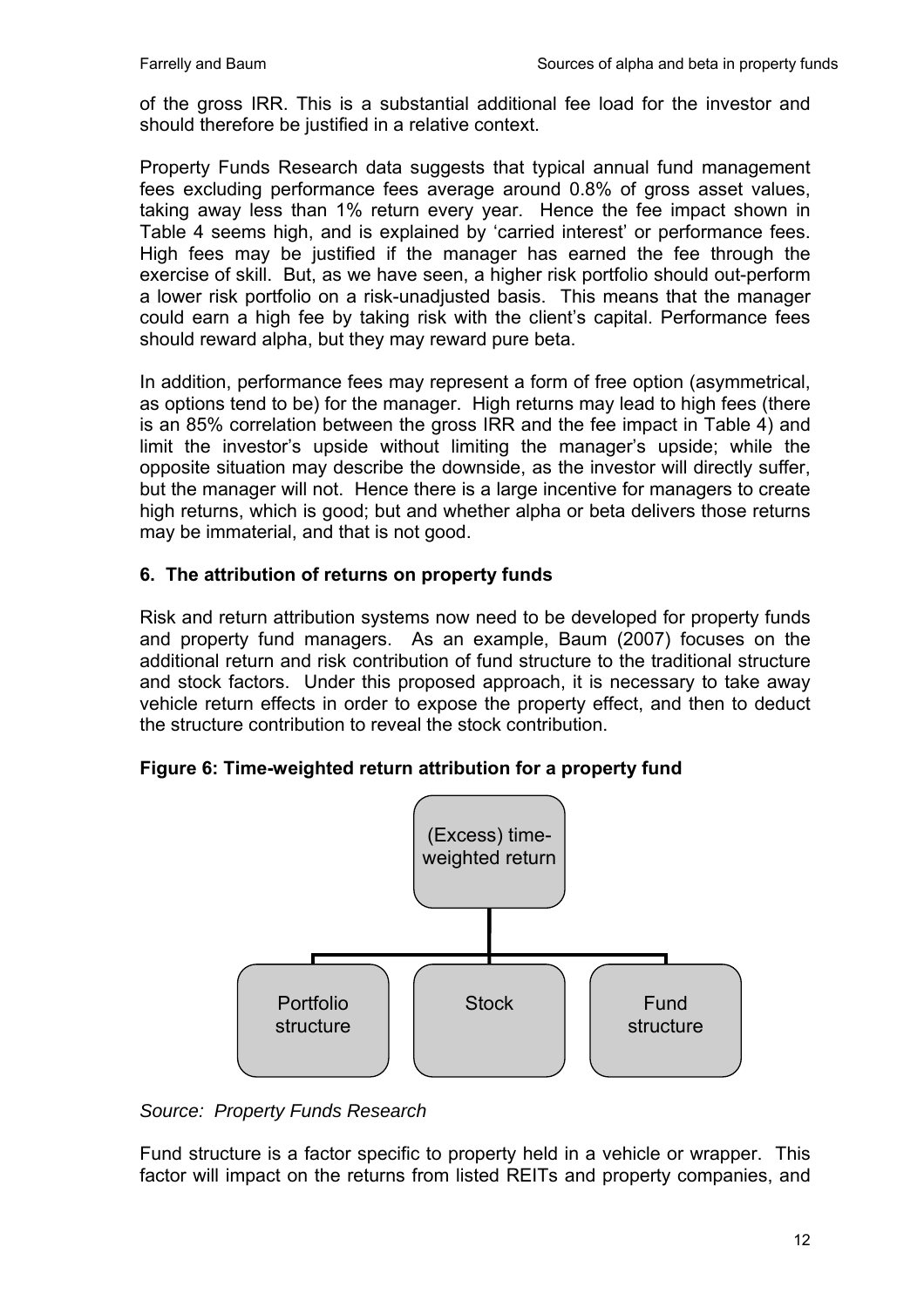from unlisted funds, alike. There are two main drivers of the fund structure impact: fund expenses and management fees; and leverage.

Baum (2007) uses empirical evidence derived from the IPD UK Pooled Property Fund Index, measuring the fund structure effect by taking the fund returns, the funds' quarterly gearing levels, interest rates and annual fee structures, and 'degearing' the gross of fee returns. Deducting this vehicle impact leaves the property contribution. Deducting the structure contribution to the property return from the derived property level return series produces the stock contribution to return.

Using the sets of data described above, the tracking error of 18 funds against the IPD UK Pooled Property Fund Index were computed. In addition, depending on the funds' reporting and data availability, the earliest available period for each fund in which all necessary data were available was used to predict the tracking error given the above approach. The actual fund tracking errors (over the time periods corresponding to each fund's data availability) were then compared to the predicted fund tracking errors. The fit between actual and predicted fund tracking error was higher than the fit between actual and observed property tracking error, validating the inclusion of gearing and fee factors in a fund risk measure.

Bostwick and Tyrell (2006) show how leverage can change the relationship of return and risk non-proportionately. Nonetheless, as illustrated in Baum, (2007) and CBRE (2008) it is generally accepted that the greater the use of debt finance the greater the risk of a property fund or portfolio. Hence, while there may be some skill in financial structuring, pure leverage is largely a beta generating activity. Expenses and fees simply limit the impact of that beta contribution. Hence fund structure adds beta.

As discussed above, if all portfolio segments are of similar risk, then positive excess returns generated by the portfolio structure relative to a benchmark will produce alpha. If they result from taking overweight positions in high risk markets, then they generate beta. In the context of unlisted funds, which are largely owned by diversified investors or by fund of fund managers, much of this risk is diversified away. Hence, unless we can observe a strong bias to emerging markets in the portfolio structure, we can suggest that structure contributes alpha.

The same argument can be broadly applied to stock. Property selection can deliver higher initial returns through skill or through taking risk, but unless we can observe a strong bias to risky property types through, for example, pure development exposure or high vacancy rates, then the stock impact can be assumed to deliver pure alpha.

Finally, the unlisted fund draws capital from investors over a period of time which could be as much as four years. The timing of the drawdown is within the manager's control, meaning that an IRR approach is appropriate for return measurement. The benchmark, however, will report a time-weighted return. The difference can be attributed to the manager's skill in investment timing and therefore fund drawdowns - in simple terms, an alpha activity.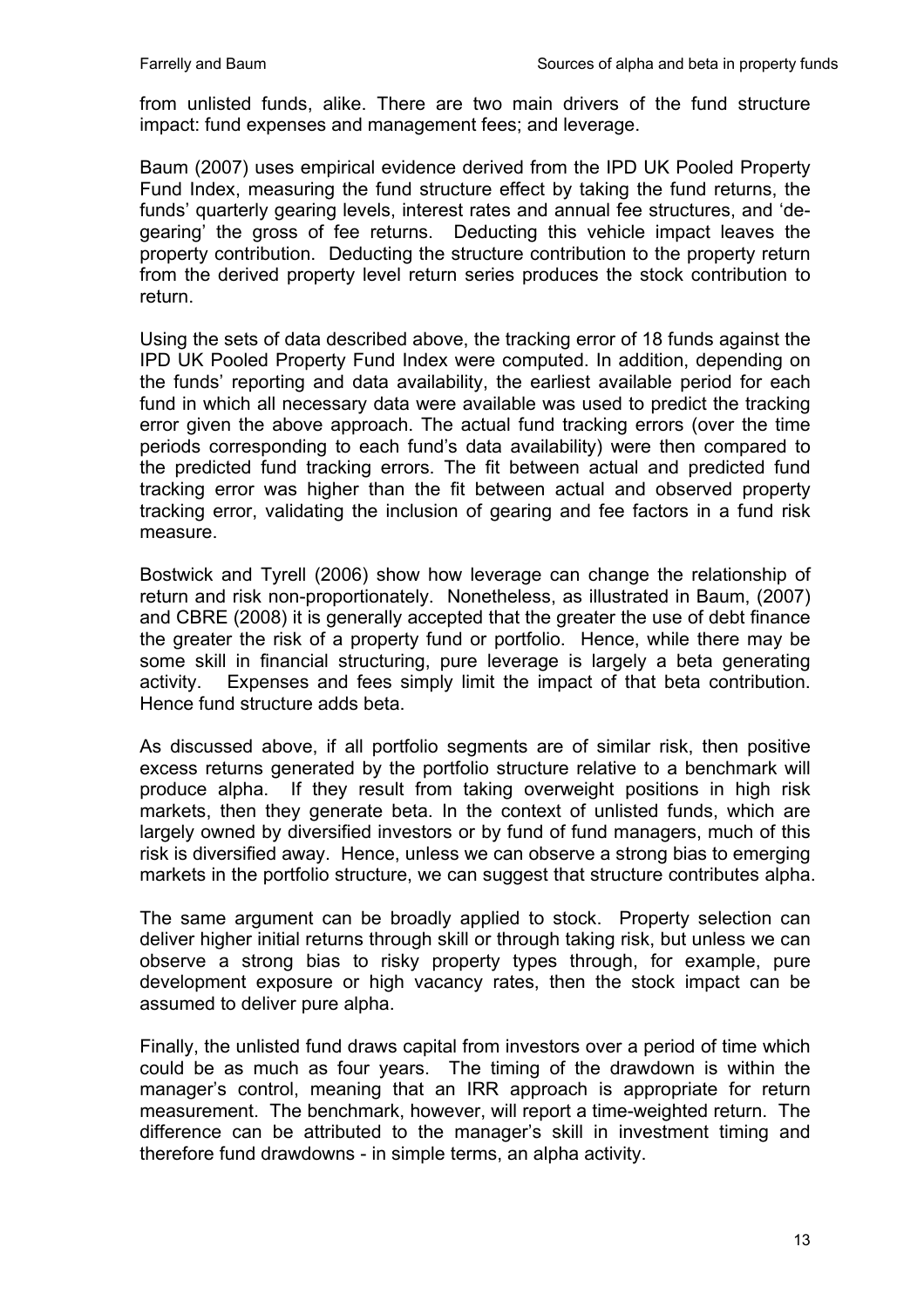

# **Figure 7: Time-weighted alpha and beta attribution for a property fund**

We arrive at a four-stage first tier of alpha/beta attribution. This is as follows:

- (i) Fund structure, which is largely the leverage impact, will contribute primarily to beta. Fees will limit the return, however created, and performance fees create a non-symmetric return delivery which is problematic for investors and can for ease be assigned to beta.
- (ii) Portfolio structure needs to be judged as either an overweight position to more risky markets, or less risky markets, which will produce a beta impact, or as a set of positions with no greater or lesser market risk, in which case any extra return created through portfolio structure is wholly alpha. For most core and core-plus funds this is most likely to be an alpha generating activity.
- (iii) Stock selection also needs to be judged as favouring more or less risky assets, which will produce a beta impact, or as a set of investments with no greater or lesser market risk, in which case any extra return created through stock selection is wholly alpha. For most core and core-plus funds this is most likely to be an alpha generating activity.
- (iv) The return impact of the timing of drawdowns can be attributed to the manager's skill in investment timing and is an alpha activity. This will be of greater importance in value-added and opportunistic funds which have shorter investment horizons and look to distribute capital back to investors more quickly.

None of the above is intended to suggest that isolating and measuring alpha or beta will be easy or non-controversial. The choice and/or availability of benchmarks in particular is a limiting factor. Judging whether greater risk is being taken at the structure or stock level will be a matter of opinion and is therefore a pragmatic, and not likely to be an academically satisfying, question.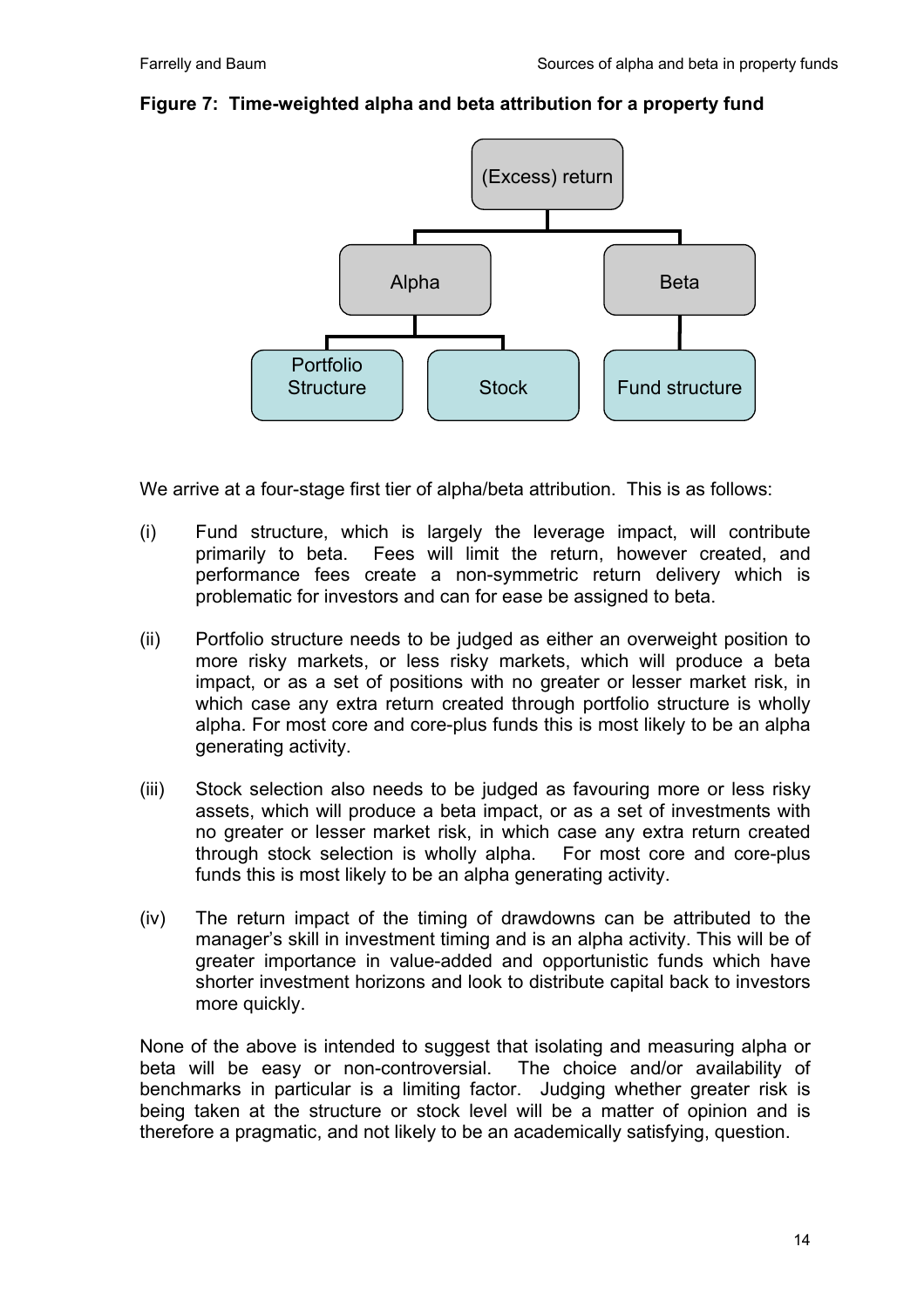

## **Figure 8: Money-weighted return attribution for a property fund**

## *Source: authors*

## **7. 7. Alpha and beta in property funds: a case study**

We have used a case study to illustrate the property fund attribution framework set out in Section 6.

The case study examines a closed-ended value-added UK-focussed unlisted fund, which commenced its acquisition program in Q4 2001 and was effectively liquidated by Q4 2006. Quarterly performance data was made available for this entire period. The fund purchased 22 assets with an average book cost of £4.5 million and a total portfolio book cost of £99 million. Equity contributions totalled £26 million and leverage ranged from 65-70% throughout the fund's life.

The average holding period of the assets was 2.5 years and on face value the manager was looking to exploit deal-making and transaction skills. This level of turnover is not unusual for value added and opportunistic funds, but it is relatively high. As a result capital was distributed back to investors soon after the investment period had been completed, as illustrated by the overall cashflows of the fund below in Figure 9. Therefore the timing effect discussed in Section 6 above was expected to be significant.

For the property fund attribution analysis both the fund and property level time weighted returns were available, but only cash flow data at the fund level fund was available. The property-level time-weighted returns were calculated by IPD and the time-weighted fund returns and cash flow data for the fund were provided by the manager. It should be noted that we have had to exclude the first quarter's performance for detailed attribution analysis as time-weighted property level returns were not available.

The fund had mandate to invest across the UK and so we have chosen to perform the property fund attribution analysis against the UK IPD universe. Although the fund was held back from building a well diversified by its investment capacity, it was nonetheless very concentrated from a portfolio structure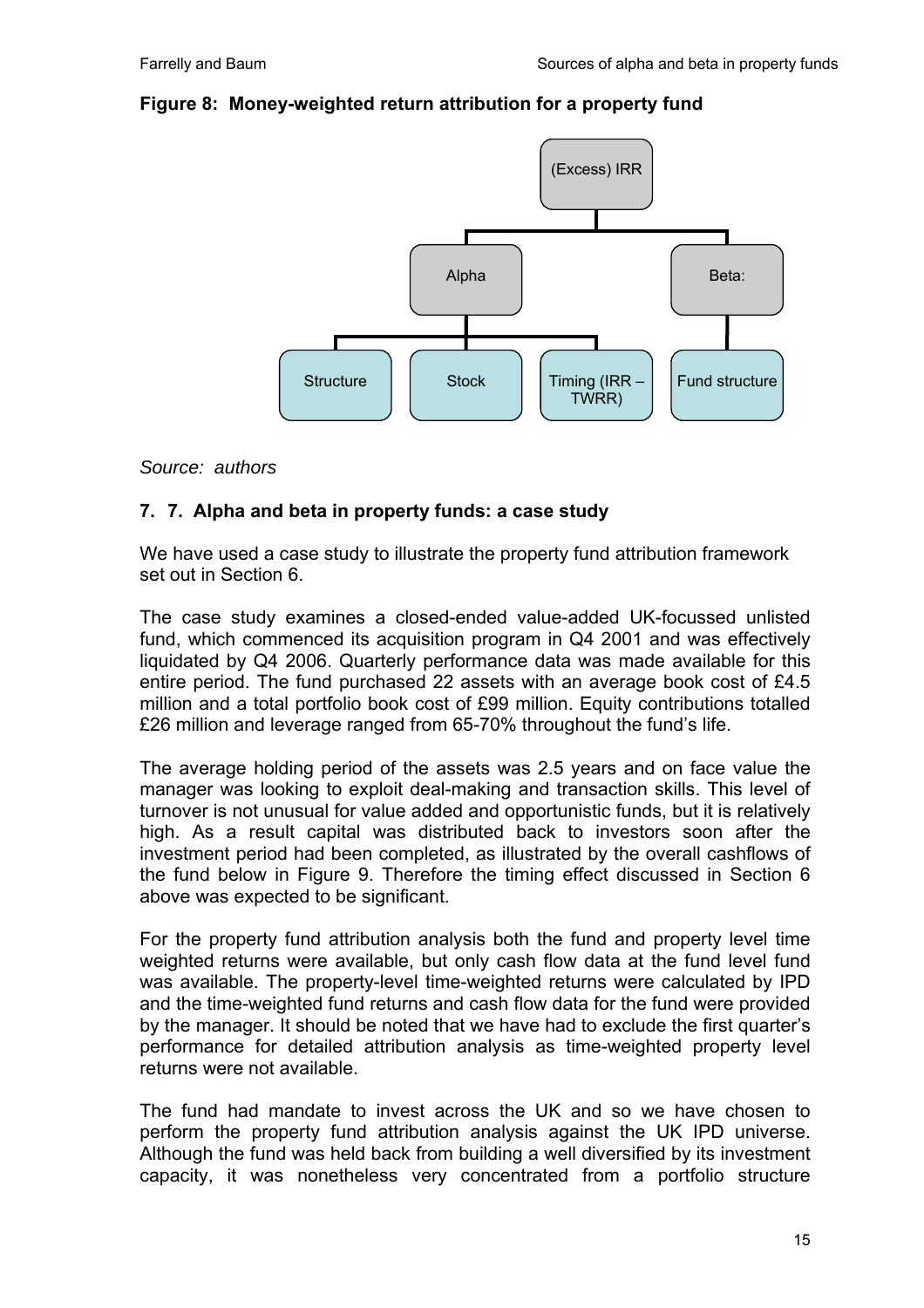perspective, with holdings in only four of the twelve UK PAS segments and 55% in one of these.



## **Figure 9: Cash flow profile, case study fund**

#### *Source: authors*

Under Baum and Key's (2000) style definitions we would label this fund manager as specialist, where the manager is holding high weights in segments where selection skills are believed to be strong. Therefore, *a priori* we believed that the interaction effect would be significant and this was indeed the case.

The results of the attribution analysis are detailed in Table 4.

Addressing property level performance first, the fund has produced relative outperformance of 1% per annum over the 5 year measurement. The manager has under-performed due to portfolio structure, by almost 2% per annum. Two component performance attribution suggests that the manager has outperformed due to stock selection, but we believe that the three component method provides a much richer explanation as the source of out-performance in this instance, and is therefore the appropriate attribution method.

With such a relatively high interaction score we can say that the manager has out-performed by concentrating in preferred segments, and this has been the entire source of property out-performance. However, at this stage we cannot be sure whether this out-performance has been driven by any alpha or is simply the result of higher relative risk in the portfolio.

The fund structure effect is presented on a gross and net basis. The gross total returns encompass leverage and all expenses associated with the fund bar the investment manager fees inclusive of performance fees paid. The gross structure added 15.0% to the property level return.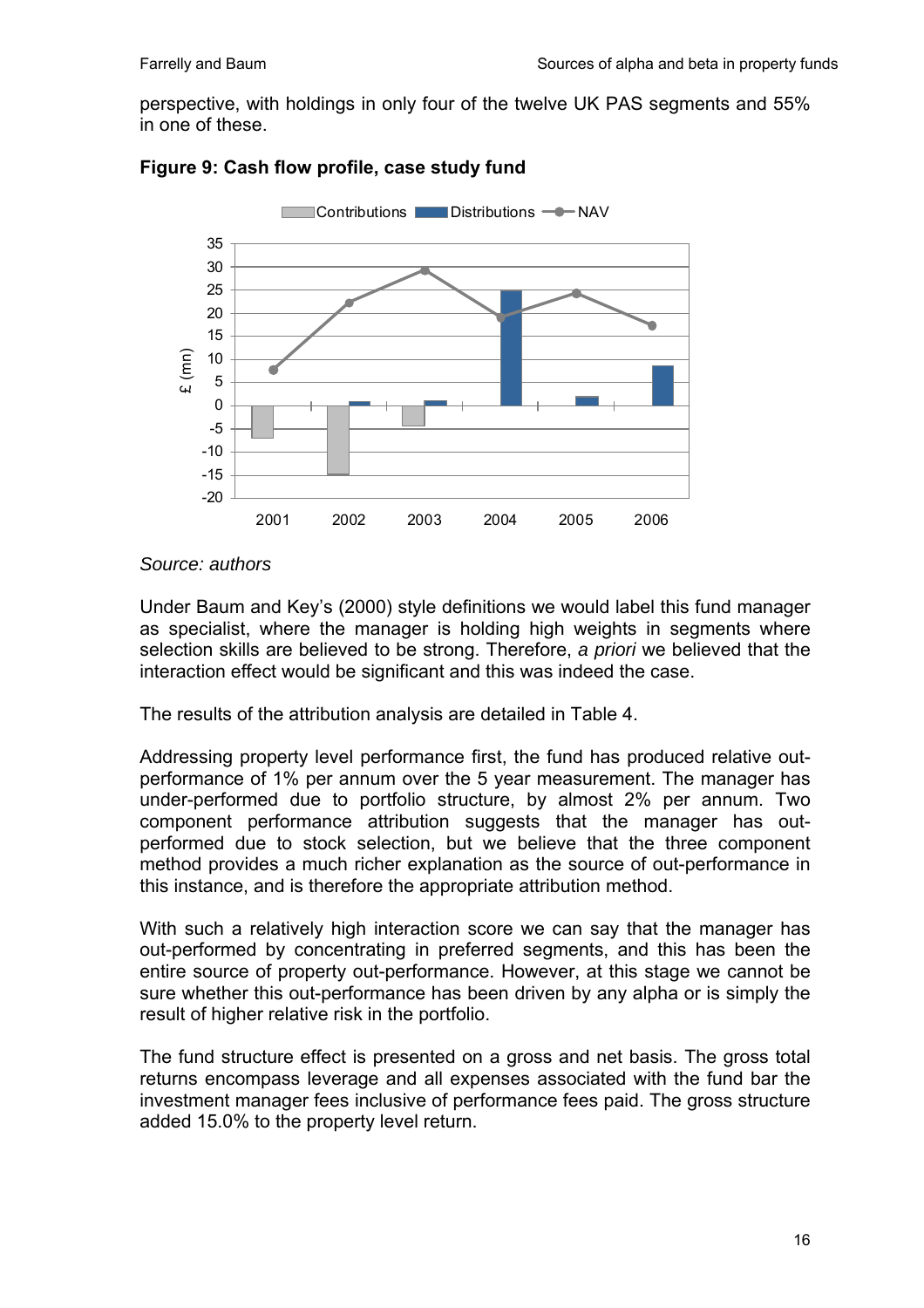Fees to the fund manager reduced the gross structure effect by 5.3% (or 17.2% in relative terms), and this represents additional beta. Out-performance peaked in years 3 and 4 of the fund, when investments were being realised and valueadded initiative completed, and therefore will have seen the greatest capital returns.

|                                      | 2002    | 2003     | 2004     | 2005     | 2006     | 5 year  |
|--------------------------------------|---------|----------|----------|----------|----------|---------|
| <b>Property Level</b>                |         |          |          |          |          |         |
| Property TWR                         | 12.6%   | 10.5%    | 23.7%    | 25.5%    | 8.8%     | 16.0%   |
| <b>Benchmark TWR</b>                 | 9.2%    | 10.5%    | 17.4%    | 19.1%    | 18.5%    | 14.9%   |
| Relative                             | 3.1%    | $0.0\%$  | 5.4%     | 5.4%     | $-8.2\%$ | 1.0%    |
|                                      |         |          |          |          |          |         |
| <b>Structure Score</b>               | $-3.3%$ | $-3.7%$  | $-3.2%$  | 0.8%     | $-0.2%$  | $-1.9%$ |
| Selection Score (Two Component)      | 6.1%    | 3.4%     | 8.4%     | 4.7%     | $-8.0%$  | 2.8%    |
|                                      |         |          |          |          |          |         |
| Selection Score (Three Component)    | $-6.3%$ | $-7.0\%$ | $-2.9%$  | $-11.5%$ | $-13.8%$ | $-8.4%$ |
| Interaction Effect (Three Component) | 12.4%   | 10.4%    | 11.3%    | 16.2%    | 5.8%     | 11.2%   |
|                                      |         |          |          |          |          |         |
| <b>Fund Level</b>                    |         |          |          |          |          |         |
| <b>Gross TWR</b>                     | 15.7%   | 20.1%    | 73.1%    | 52.3%    | 5.1%     | 31.0%   |
| <b>Gross Fund Structure Score</b>    | 3.1%    | $9.6\%$  | 49.4%    | 26.8%    | $-3.7%$  | 15.0%   |
|                                      |         |          |          |          |          |         |
| Net TWR                              | 11.8%   | 16.7%    | 57.6%    | 40.1%    | 8.7%     | 25.6%   |
| <b>IM Fee Reduction</b>              | $-3.9%$ | $-3.4%$  | $-15.5%$ | $-12.2%$ | 3.6%     | $-5.3%$ |
| IM Fee Reduction %                   | 25.0%   | 17.1%    | 21.1%    | 23.3%    | $-70.1%$ | 17.2%   |
| <b>Net Fund Structure Score</b>      | $-0.8%$ | 6.2%     | 34.0%    | 14.6%    | $-0.1%$  | 9.7%    |
|                                      |         |          |          |          |          |         |
| Net MWR                              |         |          |          |          |          | 29.9%   |
| <b>Timing Score</b>                  |         |          |          |          |          | 4.3%    |

## **Table 4: Property fund return attribution**

## *Source: authors' calculations*

Finally, over the life of the fund the timing of property cash flows added 4.3% to the return delivered to investors. Thus we can conclude that the manager has delivered alpha given the relatively short hold period of assets in the portfolio.

Thus it is clear that from a visual inspection of the historical return of the fund versus the IPD UK All Pooled Funds Index. We recognise that our attribution analysis was conducted on the IPD Universe and not the fund's benchmark, and this is a source of inconsistency and potential error. We did not have sufficient data for the benchmark available to perform the required detailed attribution analysis. However, the IPD UK All Pooled Funds Index tracks the universe closely in terms of performance, and therefore this error is likely to be small.

The fund's annualised total time-weighted return over the measurement period was 25.6% versus its benchmark return of 14.9%. However, the fund's annualised standard deviation was 23.0% compared to the benchmark equivalent which was 5.3%. We therefore proceed to employ the CAPM model to assess the risk-adjusted performance of the fund. The result is an alpha of zero but a positive and significant beta.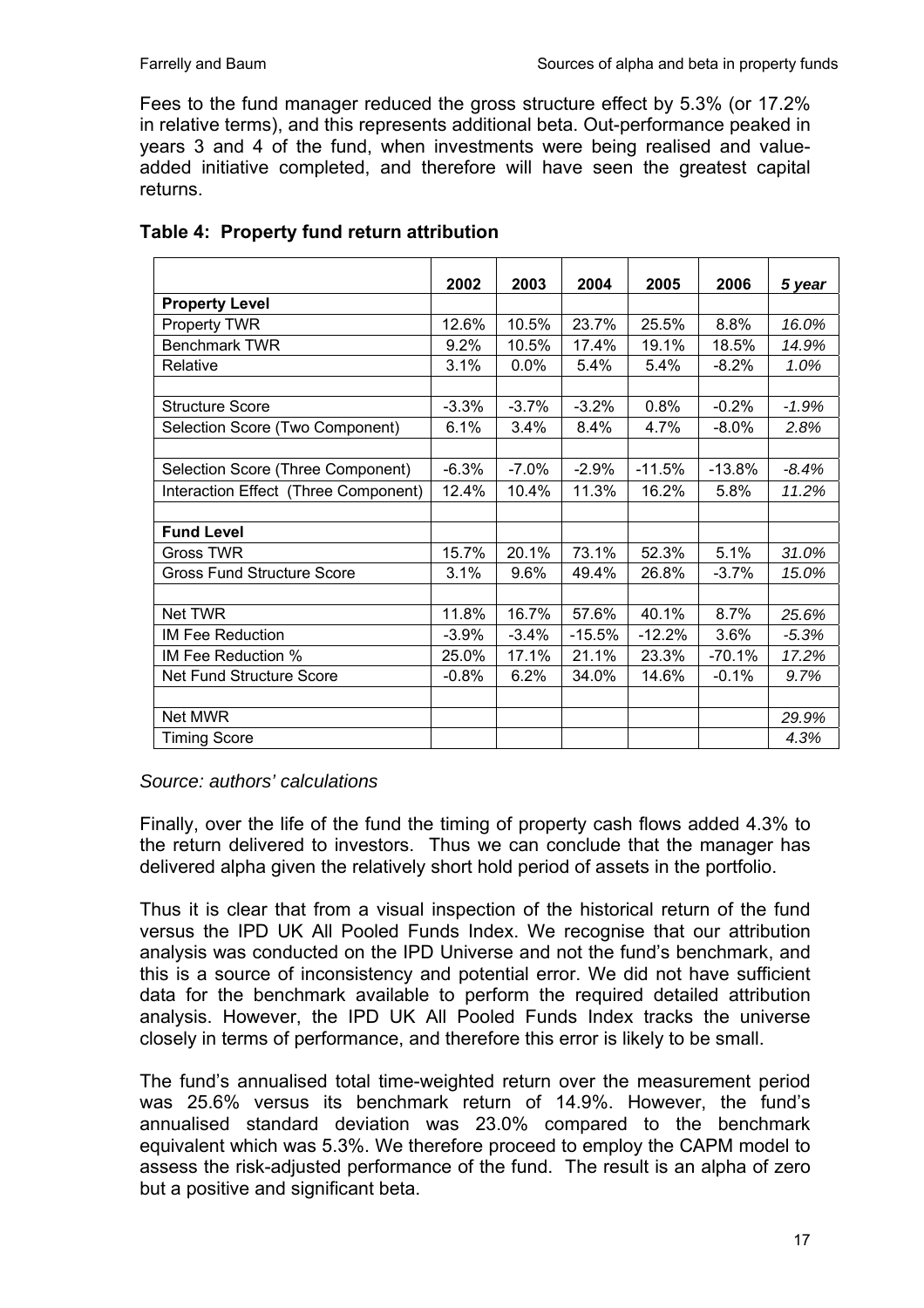



*Source: IPD, authors' calculations* 

## **Table 5: Case study alpha and beta estimates for case study net total returns**

|               | Alpha   | <b>Beta</b> |
|---------------|---------|-------------|
| Coefficient   | 0.00    | 1.73        |
| t - statistic | $-0.04$ | 1.98        |
|               |         |             |
| $R - Squared$ | 0.18    |             |
| Observations  | 20      |             |

*Source: authors' calculations* 

Unfortunately the CAPM regression is not particularly robust statistically with the alpha coefficient being insignificant. However, the beta coefficient is statistically significant at the 6% level. Despite this, the equation provides some insight into performance and it suggests that the out-performance delivered was a result of higher beta.

The high beta reflects the level of gearing at the fund level, and the asset level and portfolio structure risk. The beta coefficient is also much higher than previous UK property fund beta estimates which have focussed on the pooled managed fund universe, and typically have low levels of gearing and are well diversified. To the authors' best knowledge, this is the first occasion in which the riskadjusted performance of a value-added or opportunistic fund has been assessed via performance attribution in the literature, and funds of this risk profile are becoming increasingly common.

The fund in question delivered a return (IRR) of nearly 30% to investors. The benchmark delivered a time-weighted 16%. The 14% out-performance comes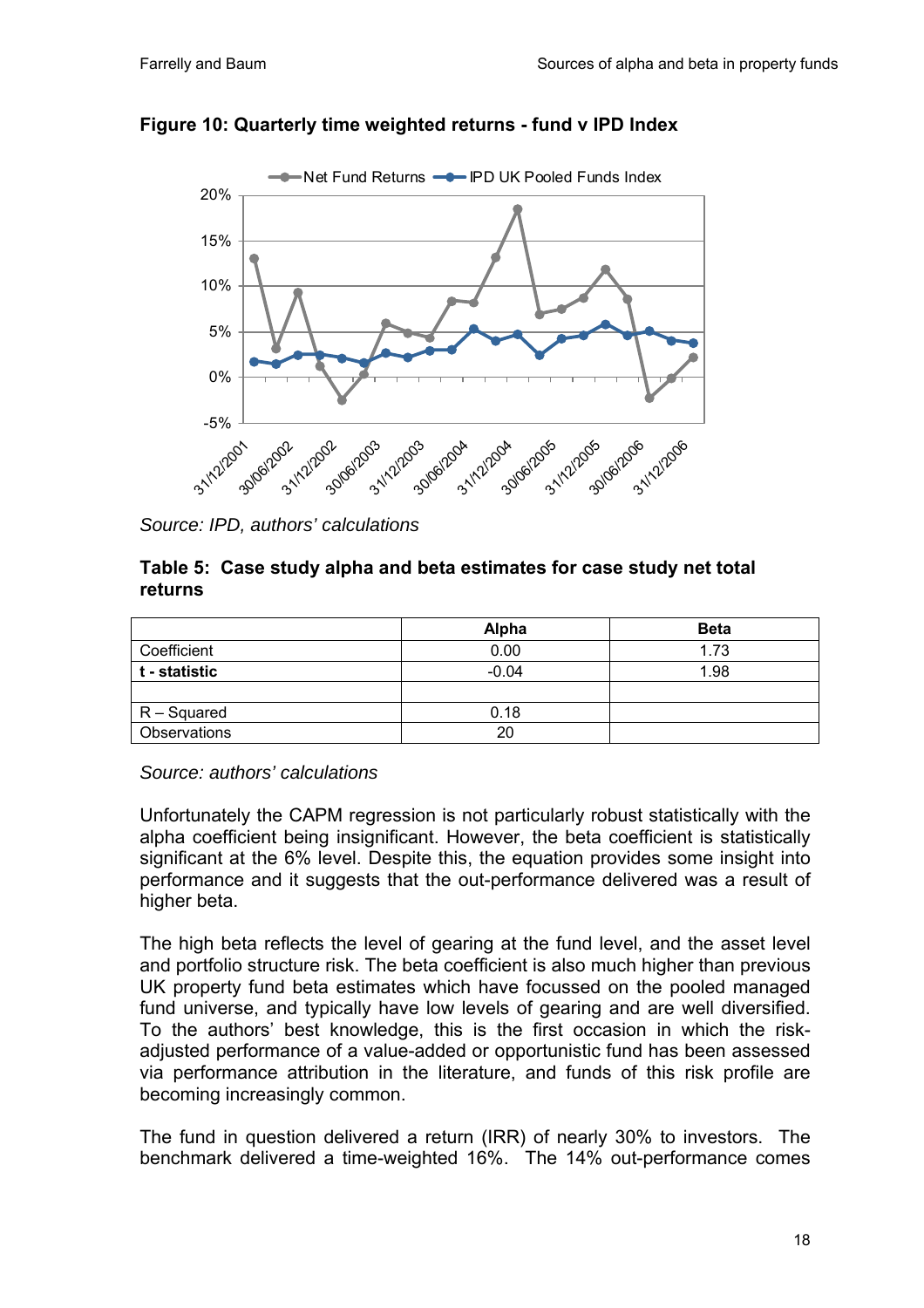primarily from fund structure (leverage net of fees, a beta activity), which is worth 10%, and timing, an alpha activity, worth 4%.

There is little evidence of alpha outside the effect of timing. The combination of structure and stock appears to add 1% return, but this is dominated by the interaction or cross-product term of over 11%. This is a small fund, and statistical significance may be elusive, but it appears that a regression–based CAPM approach (which ignores the timing effect) confirms this as there is no significant alpha in this analysis. Beta, on the other hand, is significant. Yet large performance fees appear to have been paid to the manager to compensate him for his skill.

## **8. Conclusions**

The growth seen in the unlisted market has helped facilitate growing crossborder property investment in Europe and across the world. Unlisted funds are now the preferred conduit for investors who are looking to invest in direct property outside of their own domestic markets. There is therefore a requirement for greater resources and methods to analyse these vehicles and critically examine whether managers can demonstrate reasons for their historical track record and evidence of out-performance to justify performance fees.

We used a case study of a single value-added unlisted fund to compare traditional attribution results with an examination of CAPM-style alpha and beta return attribution.

Fund structure, which is largely the leverage impact, will contribute primarily to beta. In the case study, we found this effect to be very large.

Portfolio structure needs to be judged as either an overweight position to more risky markets, or less risky markets, which will produce a beta impact, or as a set of positions with no greater or lesser market risk, in which case any extra return created through portfolio structure is wholly alpha. For most core and core-plus funds this is most likely to be an alpha generating activity. In the case study, if there is no systematic allocation to risky sectors, alpha would be generated through selecting the best markets. This is an open question requiring further enquiry.

Stock selection also needs to be judged as favouring more or less risky assets, which will produce a beta impact, or as a set of investments with no greater or lesser market risk, in which case any extra return created through stock selection is wholly alpha. For most core and core-plus funds this is most likely to be an alpha-generating activity. For the case study fund, this is an open question requiring further enquiry.

The return impact of the timing of drawdowns can be attributed to the manager's skill in timing and is an alpha activity. In the case study, this was very positive.

The regression approach demonstrated significant beta and no alpha, largely confirming the traditional analysis, with the exception of the timing effect. It is suggested that a full analysis of fund performance will require the use of both approaches and a professional and pragmatic interpretation of the results.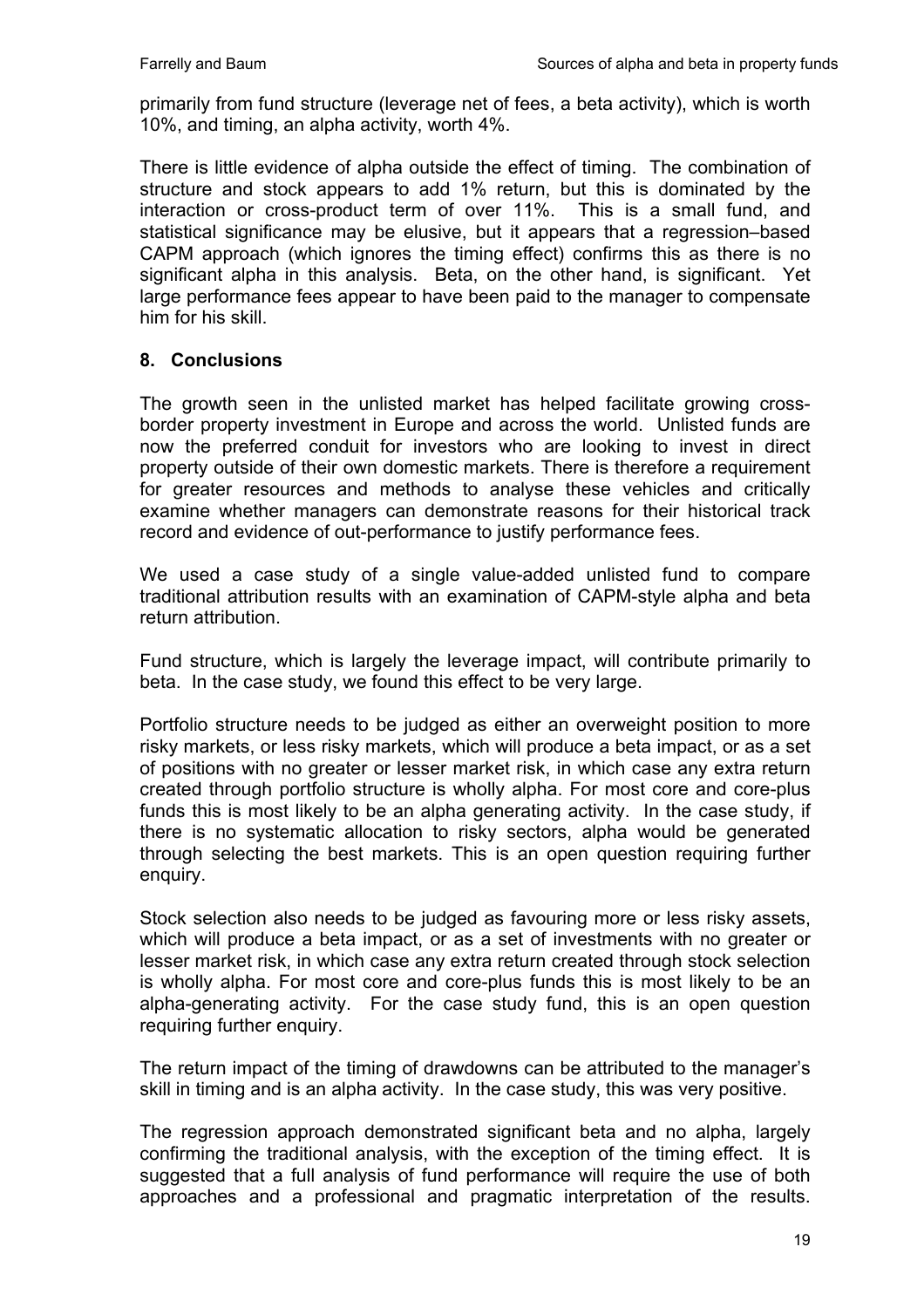#### **References**

Anson, M (2002): *Handbook of Alternative Assets*, Wiley Finance

Baum, A, Key, T, Matysiak, G and Franson, J (1999): *Attribution Analysis of Property Portfolios,* ERES conference, Athens

Baum, A and Key, T (2000): *Attribution of real estate portfolio returns and manager style: some empirical results*, European Real Estate Society Conference, Bordeaux

Baum, A (2002): *Commercial Real Estate Investment*, London, Estates Gazette

Baum, A (2006): *Real estate investment through indirect vehicles: an initial view of risk and return characteristics*, in Bone Winkel et al, Stand und Entwicklungs – tendenzen der Immobilienokonomire, Germany, Rudolf Muller

Baum, A (2007) *Managing Specific Risk in Property Portfolios*, Property Research Quarterly (NL), Vol 6 No 2, pp 14-23

Baum, A (2008, forthcoming) *The Emergence of Real Estate Funds*, in Peterson, A (ed.) Real Estate Finance: Law, Regulation and Practice, London, LexisNexis

Bostwick, J and Tyrell, N (2006): *Leverage in Real Estate Investments - an Optimisation Approach*, European Real Estate Society Conference, Milan

Brinson, G., Hood, L. and Beebower, G. (1986), *Determinants of Portfolio Performance,* Financial Analysts Journal, 42:4, pp 39-44.

Brown, G.R. and Matysiak, G.A. (2000): *Real Estate Investment: A Capital Market Approach*, Edinburgh: Financial Times Prentice Hall.

Burnie, S, Knowles, J and Teder, T, (1998): *Arithmetic and Geometric Attribution,* Journal of Performance Measurement, Fall, pp 59-68

CBRE Investors, (2008): *The Case for a Global Unconstrained Property Strategy*, London, CBRE Investors

Geltner, D (2003): *IRR-Based Property-Level Performance Attribution*, Journal of Portfolio Management, special issue, pp 138-151

Hamilton, S. and Heinkel, R. (1995): *Sources of Value-Added in Canadian Real Estate Investment Management*, Real Estate Finance, Summer, pp 57-70.

Keeris, W. & Langbroek, R.A.R. (2005): *an Improved Specification of Performance; the Interaction Effect in Attribution Analysis,* European Real Estate Society Conference, Dublin.

Lee, S. & Stevenson (2002): *A Meta Analysis of Real Estate Fund Performance*, American Real Estate Society Meeting, Naples Florida.